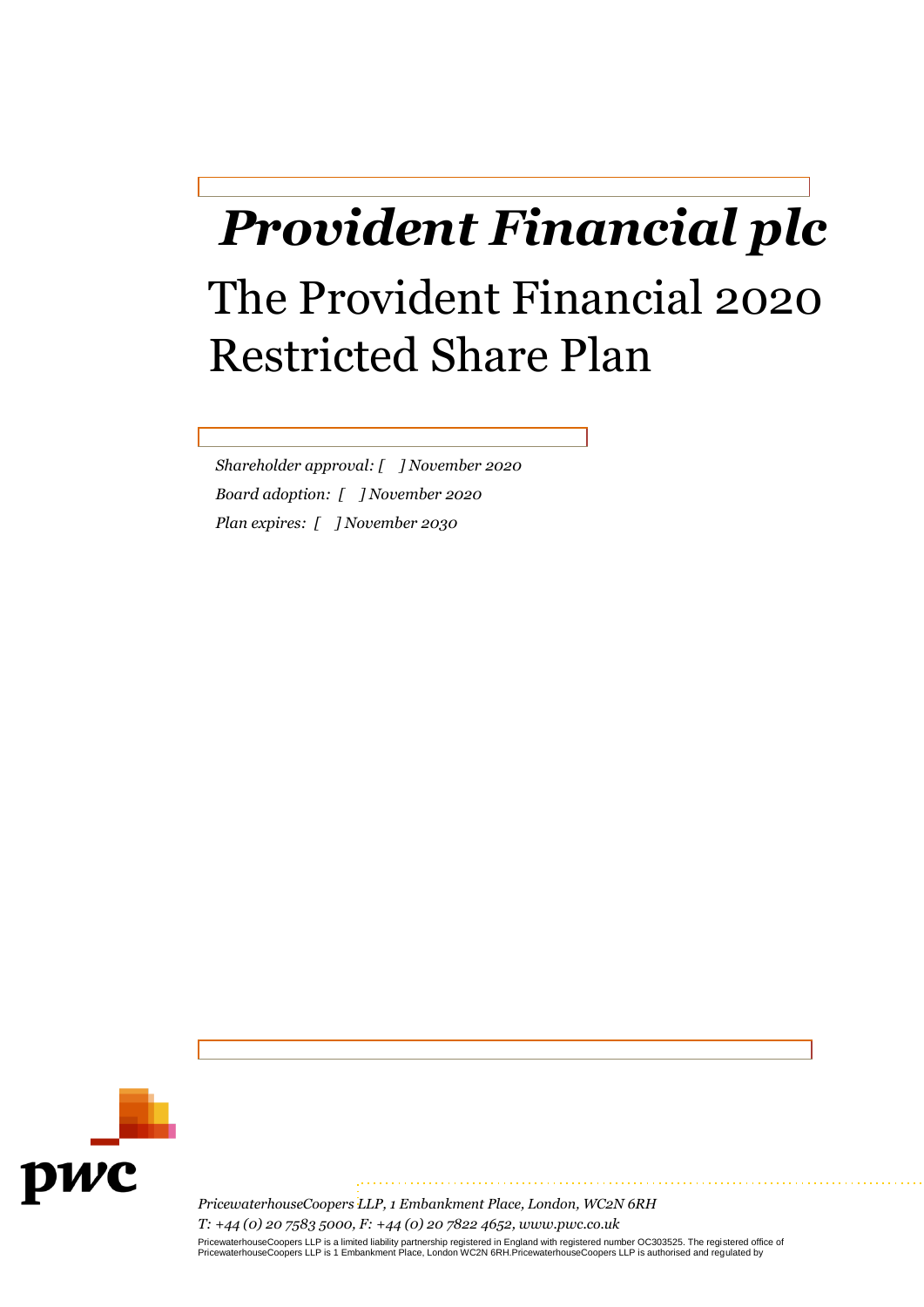# *Table of contents*

| 1.                                               | <b>Grant of Awards</b>                                                      | 1                |
|--------------------------------------------------|-----------------------------------------------------------------------------|------------------|
| 2.                                               | <b>Plan limits</b>                                                          | $\overline{2}$   |
| 3.                                               | <b>Individual limits</b>                                                    | 3                |
| $\boldsymbol{4}$                                 | <b>Award Price</b>                                                          | 4                |
| 5.                                               | <b>Performance Target and conditions</b>                                    | $\boldsymbol{4}$ |
| 6.                                               | <b>Malus</b>                                                                | 5                |
| 7.                                               | <b>Clawback</b>                                                             | 5                |
| 8.                                               | <b>Vesting of Awards (and exercise of Options)</b>                          | 8                |
| 9.                                               | <b>Holding Period</b>                                                       | 10               |
| 10.                                              | <b>Vesting of Awards (and exercise of Options) in special circumstances</b> | 11               |
| 11.                                              | <b>Takeover and other corporate events</b>                                  | 13               |
| 12.                                              | <b>Exchange of Awards</b>                                                   | 15               |
| 13.                                              | <b>Lapse of Awards</b>                                                      | 15               |
| 14.                                              | <b>Adjustment of Awards on Reorganisation</b>                               | 16               |
| 15.                                              | <b>Tax and social security withholding</b>                                  | 16               |
| 16.                                              | <b>Rights and listing of Plan Shares</b>                                    | 17               |
| 17.                                              | <b>Relationship of the Plan to contract of employment</b>                   | 17               |
| 18.                                              | <b>Administration of the Plan</b>                                           | 17               |
| 19.                                              | <b>Amendment of the Plan</b>                                                | 18               |
| 20.                                              | <b>Notices</b>                                                              | 19               |
| 21.                                              | <b>Governing law and jurisdiction</b>                                       | 20               |
| 22.                                              | <b>Interpretation</b>                                                       | 20               |
| <b>Schedule A: United Kingdom - CSOP Options</b> |                                                                             | 23               |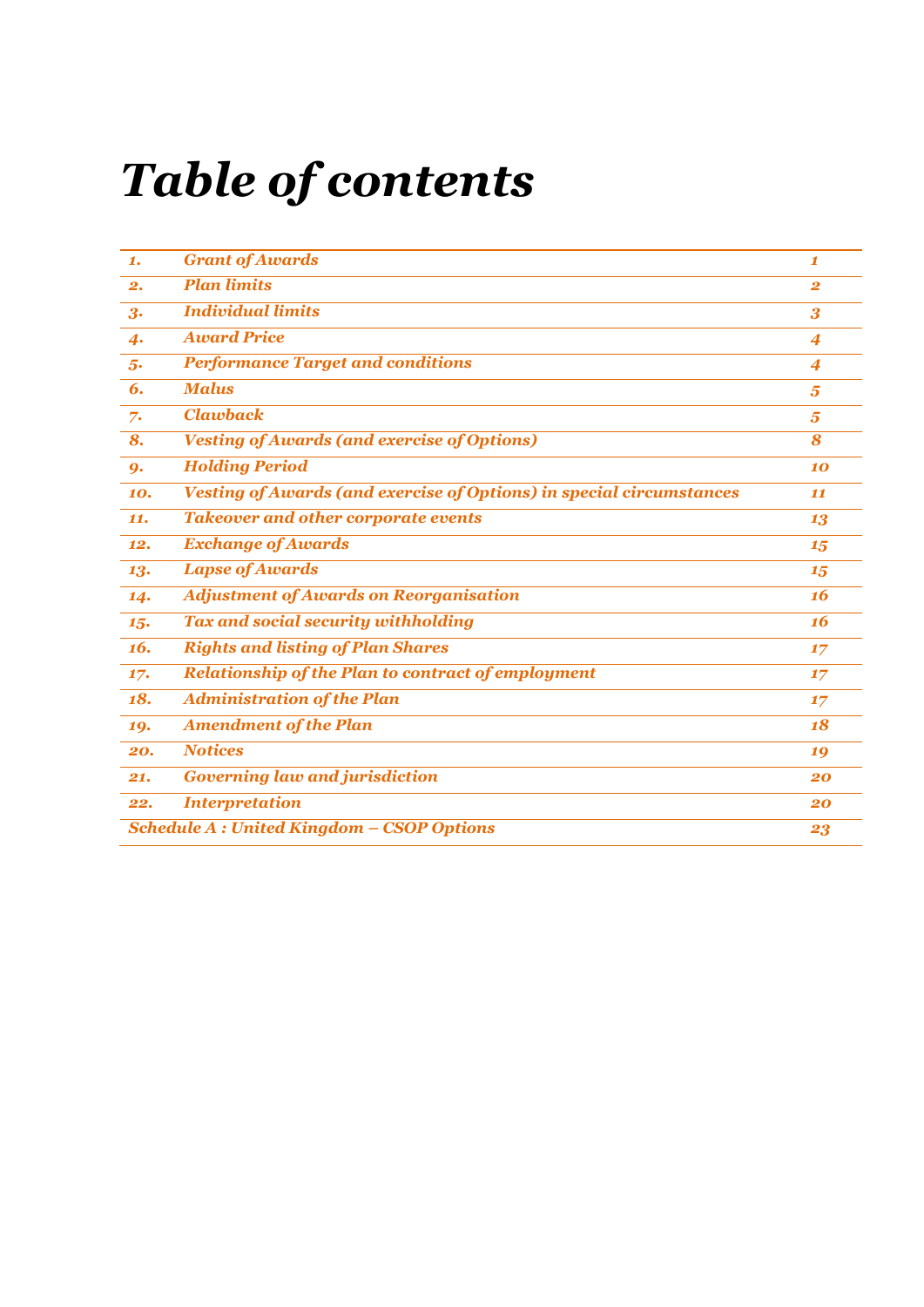# *1. Grant of Awards*

# *1.1. Awards granted by Grantor*

Subject to Rules 1.5, 1.6, 1.7 and 18.3, the Grantor may from time to time grant Awards to Eligible Employees.

# *1.2. Terms of Awards and Directors' Remuneration Policy limitations*

Subject to the Rules, the Grantor will in its absolute discretion decide whether or not any Awards are to be granted at any particular time and, if they are, to whom they are granted and the terms of such Awards. Where Awards are not granted by the Board, the terms must be approved in advance by the Board.

Where the Company has in place a Directors' Remuneration Policy approved by the Company in general meeting, the terms of an Award to be granted to an Eligible Employee who is a director of the Company must fall within the scope of the Directors' Remuneration Policy most recently approved by the Company in a general meeting. Such terms may include by way of example but without limitation any relevant individual limit in Rule 3 and any Performance Target set under Rule 5.

# *1.3. Procedure for grant of Awards and Award Date*

An Award shall be granted by the Grantor passing a resolution. The Award Date shall be the date on which the Grantor passes the resolution or any later date specified in the resolution and allowed by Rule 1.5. The grant of an Award shall be evidenced by a deed executed by or on behalf of the Grantor.

An Award Certificate shall be issued to each Award Holder as soon as reasonably practicable following the grant of the Award setting out details of the Award determined in accordance with Rule 1.4.

# *1.4. Terms and conditions set at grant*

The Grantor shall, at the time of grant, determine:

- 1. whether the Award comprises an Option or a Conditional Share Award;
- 2. the Award Date;
- 3. the number of Plan Shares subject to the Award or the basis on which the number of Plan Shares will be calculated; which may take into account prior year business and personal performance;
- 4. the Award Price (if any);
- 5. the date or dates on which the Award will normally Vest;
- 6. whether or not any dividend equivalents will be payable under Rule 8.9;
- 7. in the case of an Option, the Exercise Period;
- 8. any Performance Target;
- 9. any Holding Period (and the proportion of the Award to which it applies, if not 100 per cent);
- 10. whether Rule 6 (Malus) and/or Rule 7 (Clawback) shall apply to the Award; and
- 11. any other conditions of the Award.

The Grantor may grant an Award in any number of tranches, where the terms (as referred to in this Rule) are different. In these circumstances, the Rules will be interpreted as if each tranche was a standalone Award.

# *1.5. When Awards may be granted*

Subject to Rule 1.6, the Grantor may grant Awards only during the 42 days beginning on:

1. the date of shareholder approval of the Plan;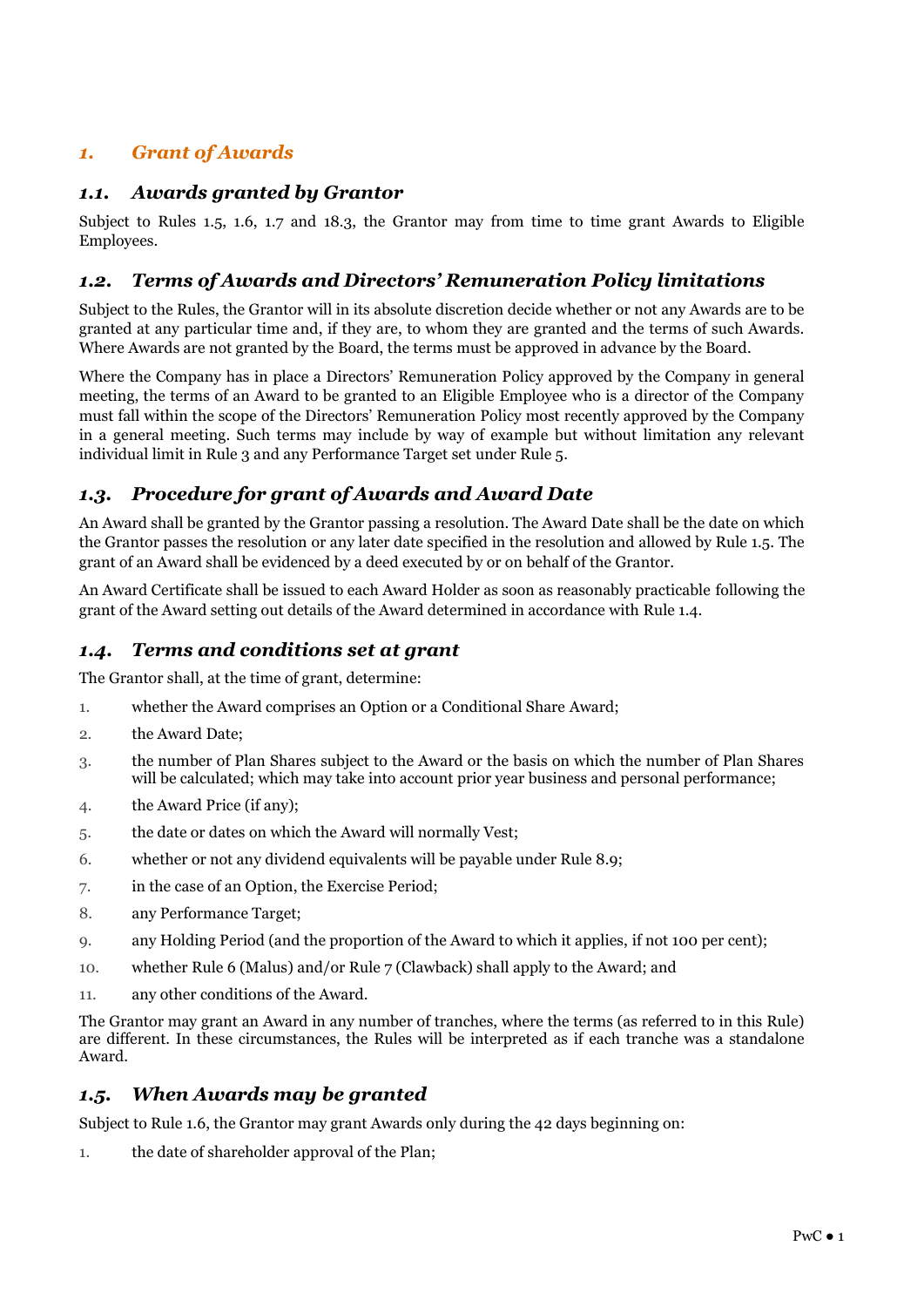- 2. the day after the announcement of the Company's results, including a preliminary announcement, for any period through a Regulatory Information Service;
- 3. any day on which the Board determines that circumstances are sufficiently exceptional to justify the grant of the Award at that time; or
- 4. the day after the lifting of any Dealing Restrictions which prevented the grant of Awards during any of the times described above.

# *1.6. When Awards may not be granted*

Awards may not be granted:

- 1. when prevented by any Dealing Restrictions; or
- 2. after the 10th anniversary of shareholder approval of the Plan.

# *1.7. Who can be granted Awards*

An Award may only be granted to an individual who is an Eligible Employee at the Award Date. Unless the Board decides otherwise, an Award will not be granted to an Eligible Employee who on or before the Award Date has given or received notice of termination of employment (whether or not lawful).

# *1.8. Confirmation of acceptance of Award*

The Grantor may require an Eligible Employee who is (or is to be) granted an Award to confirm his or her acceptance of the Rules and the terms of any Award granted to him or her by a specified date. Such confirmation will be in a manner and form set by the Grantor (which may require the Eligible Employee to confirm acceptance on a portal or execute a document). The Grantor may provide that the Award will lapse (and as a result be treated as never having been granted) if the confirmation of acceptance is not provided by the specified date or provide that the Award will not Vest until he or she does so agree in writing.

# *1.9. Right to refuse Award*

An Award Holder may by notice in writing to the Company within 30 days after the Award Date say he or she does not want his or her Award in whole or part. In such a case, the Award shall to that extent be treated as never having been granted.

# *1.10. No payment for an Award*

An Award Holder shall not be required to make payment for the grant of an Award unless the Board determines otherwise. Where an Award Holder refuses his or her Award pursuant to the terms of Rule 1.9, no payment in connection with the refusal is required from the Award Holder or the Grantor.

# *1.11. Awards non-transferable*

An Award shall be personal to the Award Holder and, except in the case of the death of an Award Holder, an Award shall not be capable of being transferred, charged or otherwise alienated and shall lapse immediately if the Award Holder purports to transfer, charge or otherwise alienate the Award.

# *2. Plan limits*

#### *2.1. General*

The aggregate number of Plan Shares over which Awards may be granted shall be limited as set out in this Rule 2. In the event of any conflict between the limits in this Rule 2, the lower limit shall prevail.

#### *2.2. 10 per cent in 10 years*

An Award may not be granted if the result of granting the Award would be that the aggregate number of Plan Shares issued or committed to be issued in the preceding 10-year period under: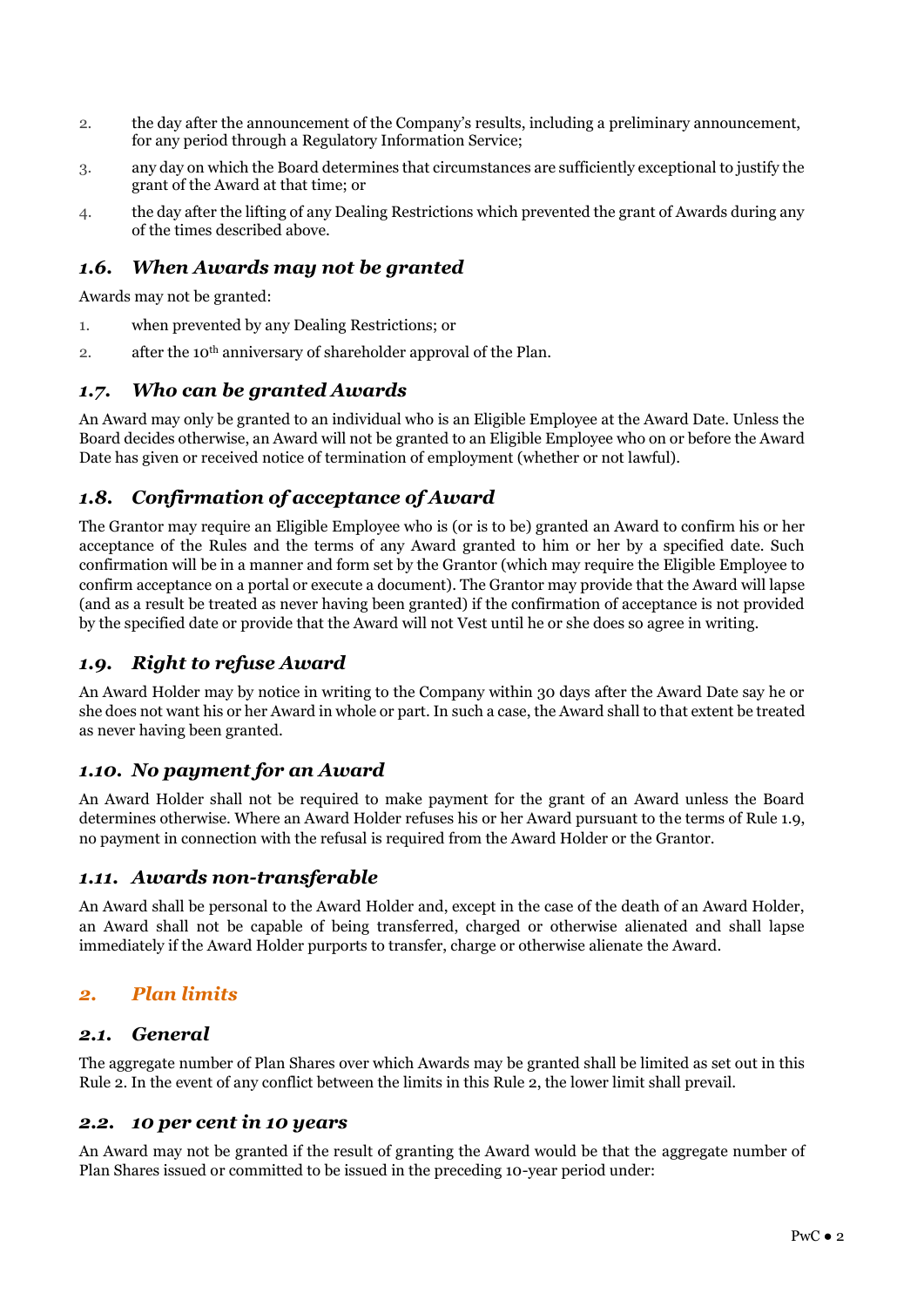- 1. Awards under the Plan; or
- 2. options or awards granted under any other Employees' Share Scheme (whether or not discretionary) operated by the Group,

would exceed 10 per cent of the Company's issued ordinary share capital at that time.

# *2.3. 5 per cent in 10 years*

An Award may not be granted if the result of granting the Award would be that the aggregate number of Plan Shares issued or committed to be issued in the preceding 10-year period under:

- 1. Awards under the Plan; or
- 2. options or awards granted under any other discretionary Employees' Share Scheme adopted by the Group,

would exceed 5 per cent of the Company's issued ordinary share capital at that time.

# *2.4. Calculation*

For the purpose of the limits contained in this Rule 2:

- 1. for as long as required by The Investment Association Guidelines treasury shares shall be included in the limit as if they were new issue shares;
- 2. there shall be disregarded any Plan Shares where the right to acquire the Plan Shares has lapsed or been renounced;
- 3. there shall be disregarded any Plan Shares which the Trustees have purchased, or determined that they will purchase, in order to satisfy an Award or the exercise of an option or the vesting of other rights of an employee under any other Employees' Share Scheme operated by the Group;
- 4. any Plan Shares issued or issuable in relation to an Award, or on the exercise of an option or the vesting of other rights of an employee under any other Employees' Share Scheme operated by the Group, shall be taken into account once only (when the Award is granted or the option is granted or the right awarded) and shall not fall out of account when the Award Vests, the option is exercised or other rights vest.

# *2.5. Scaling down*

If the granting of an Award would cause the limits in this Rule 2 to be exceeded, such Award shall take effect as an Award over the maximum number of Plan Shares which does not cause the limit to be exceeded. If more than one Award is granted on the same Award Date, the number of Plan Shares which would otherwise be subject to each Award shall be reduced pro rata.

# *3. Individual limit*

# *3.1. General*

The number of Plan Shares over which Awards may be granted to any one Eligible Employee shall be limited as set out in this Rule 3.

# *3.2. Limit*

An Award must not be granted to an Eligible Employee if the result of granting the Award would be that, at the proposed Award Date, the Market Value of the Plan Shares subject to that Award, when aggregated with the Market Value of the Plan Shares subject to any other Award granted to him or her in the same Financial Year, would exceed 100 per cent of his or her Annual Remuneration.

The limit as set out in this Rule 3.2 shall not apply to Buy-Out Awards.

For the purpose of this Rule 3.2:

1. **Annual Remuneration** means the higher of: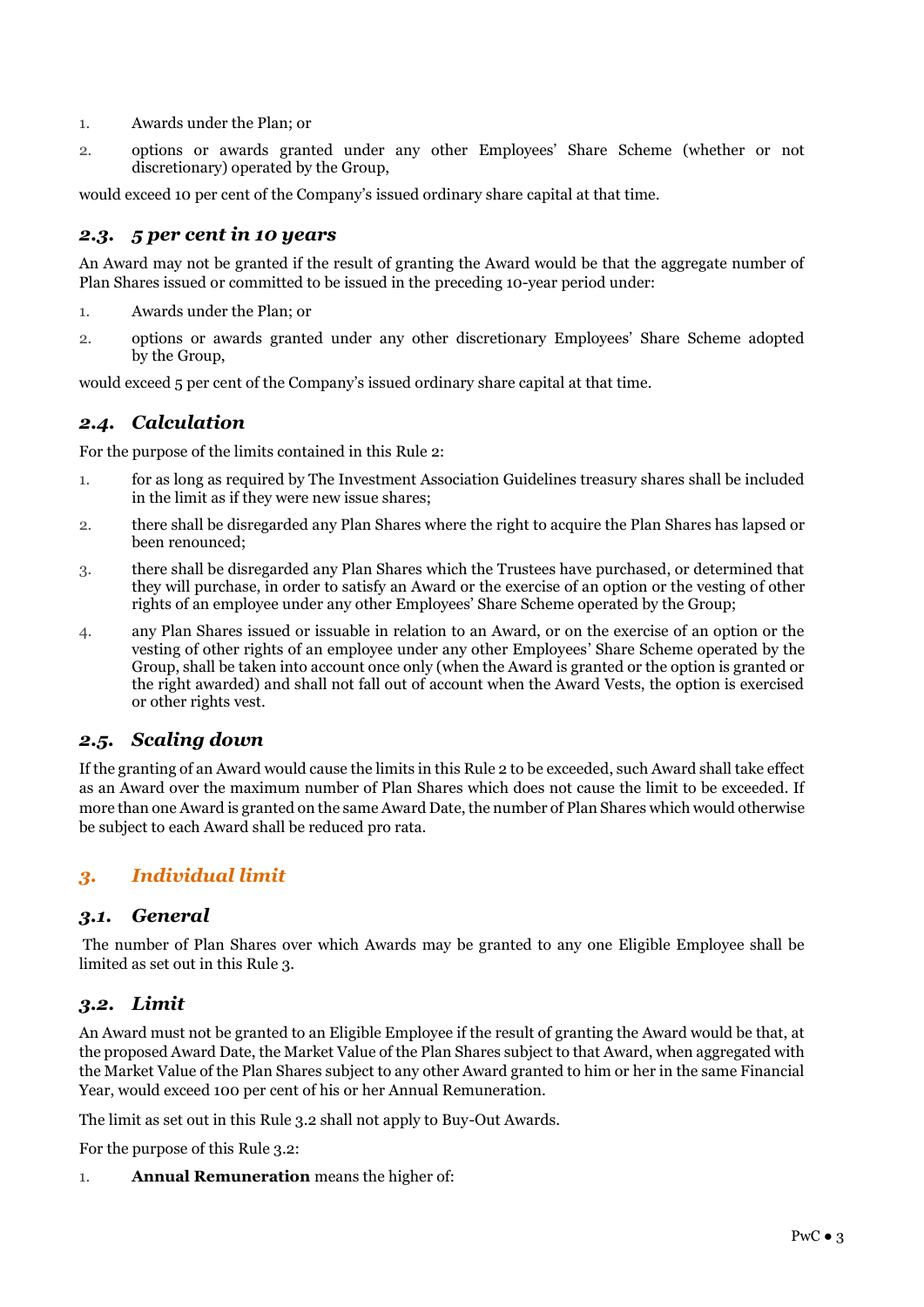- a. basic salary paid by the Group expressed as an annual rate as at the Award Date; and
- b. basic salary paid by the Group for the period of 12 months ending on the last day of the month immediately preceding the month in which the Award Date occurs.
- 2. **Financial Year** means the financial year of the Company.
- 3. The **Market Value** of Plan Shares subject to an Award shall be measured on the date on which that Award was granted.

Where a payment of salary is made in a currency other than sterling, the payment shall be treated as equal to the equivalent amount of sterling determined by using any rate of exchange which the Board may reasonably select.

# *3.3. Scaling down*

If the grant of an Award would cause the limit in Rule 3.2 to be exceeded, such Award shall take effect as an Award over the maximum number of Plan Shares which does not cause the limit to be exceeded.

# *4. Award Price*

The Award Price (if any) shall be determined by the Grantor and may be any price.

Where the Grantor has determined that an Award will be satisfied by the issue of new shares and the Award Price per Plan Share is less than the nominal value of a Plan Share, the Company will ensure that at the time of the issue of the Plan Shares arrangements are in place to pay up at least the nominal value of the relevant Plan Shares.

# *5. Performance Target and conditions*

# *5.1. Setting of Performance Target and conditions*

The Vesting of an Award and the extent to which it Vests will be subject to the satisfaction of any applicable Performance Target and any other conditions set by the Grantor on or before the Award Date.

The Grantor may in addition adjust the level of Vesting of an Award upwards or downwards (including for the avoidance of doubt to nil) after the application of any Performance Target and/or any other conditions set by the Grantor if in its opinion:

- 1. the level of Vesting resulting from the application of the Performance Target and/or any other conditions is not a fair and accurate reflection of the performance of the Company, the Group or any Group Member(s); and/or
- 2. the level of Vesting resulting from the application of the Performance Target and/or any other conditions is not a fair and accurate reflection of the performance of the Award Holder; and/or
- 3. there is any other factor or there are any other circumstances which would make the level of Vesting resulting from the application of the Performance Target and/or any other conditions inappropriate without adjustment.

# *5.2. Nature of Performance Target and conditions*

Any Performance Target and any other condition imposed under Rule 5.1 shall be:

- 1. objective; and
- 2. set out in or attached in the form of a schedule to the Award Certificate.

#### *5.3. Substitution, variation or waiver of Performance Target and conditions*

The Grantor may waive or change any Performance Target, or any condition imposed under Rule 5.1 in accordance with its terms.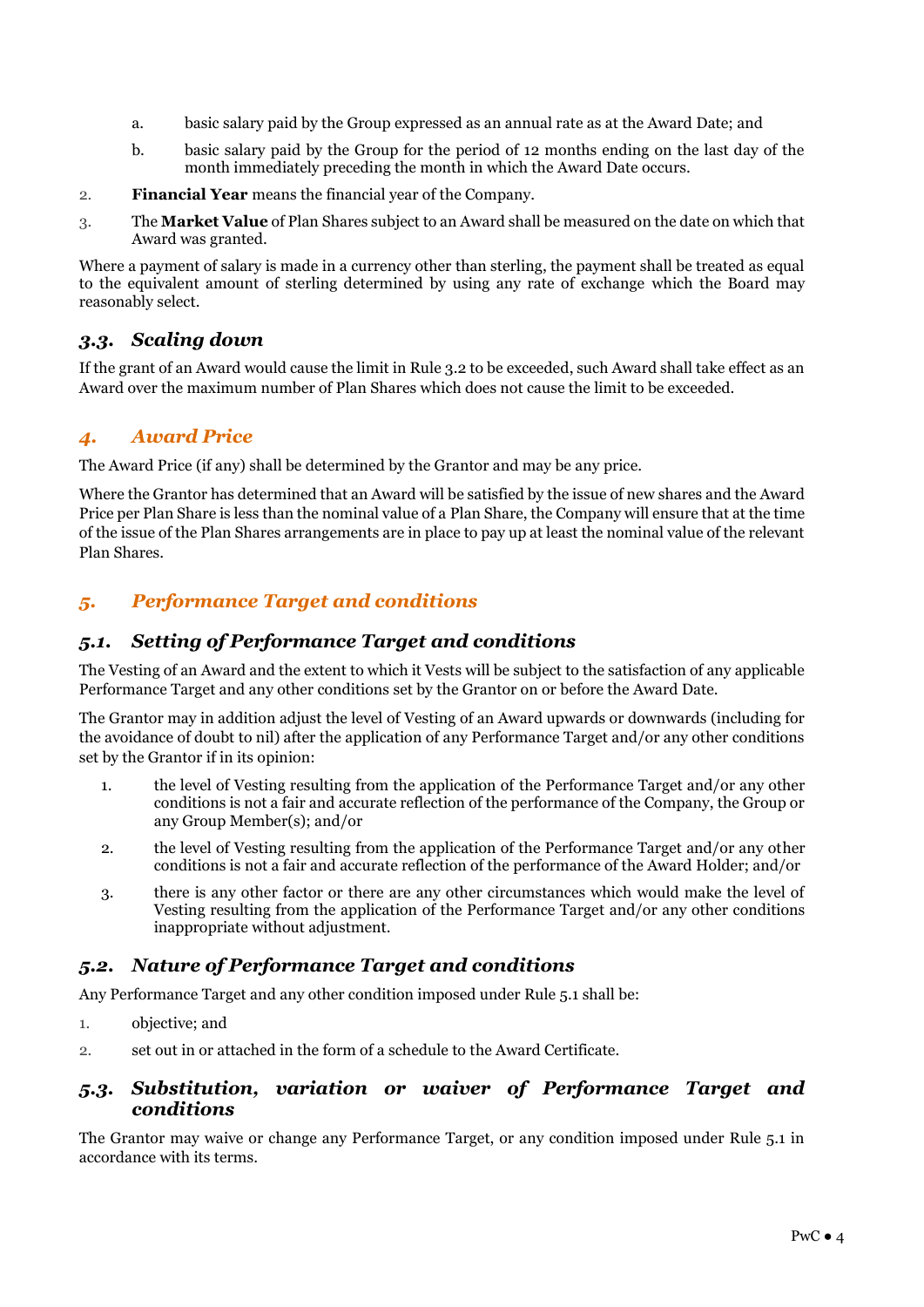If an event occurs which causes the Grantor to consider that any Performance Target and/or any other conditions imposed under Rule 5.1 subject to which an Award has been granted is no longer appropriate, the Grantor may substitute, vary or waive that Performance Target and/or any other conditions in such manner (and make such consequential amendments to the Rules) as:

- 1. is reasonable in the circumstances; and
- 2. except in the case of waiver, produces a fairer measure of performance and is not materially less difficult to satisfy than if the event had not occurred.

The Award shall then take effect subject to the Performance Target and/or any other conditions as substituted, varied or waived.

# *5.4. Notification of Award Holders*

The Grantor shall, as soon as practicable, notify each Award Holder concerned of any determination made by it under Rule 5.3.

# *6. Malus*

Notwithstanding any other provision of the Rules, the Board may, within five years of the Award Date for an Award which the Grantor has specified under Rule 1.4 that this Rule 6 applies, cancel or reduce the number of Plan Shares subject to an Award in whole or in part (including, for the avoidance of doubt, to nil) or impose additional conditions on the Award in the following circumstances:

- 1. discovery of a material misstatement resulting in an adjustment in the audited consolidated accounts of the Group or the audited accounts of any Group Member; and/or
- 2. the assessment of any Performance Target or condition in respect of an Award was based on error, or inaccurate or misleading information; and/or
- 3. the discovery that any information used to determine the number of Plan Shares subject to an Award was based on error, or inaccurate or misleading information; and/or
- 4. action or conduct of an Award Holder which, in the reasonable opinion of the Board, amounts to fraud or gross misconduct; and/or
- 5. events or behaviour of an Award Holder have led to the censure of a Group Member by a regulatory authority or have had a significant detrimental impact on the reputation of any Group Member provided that the Board is satisfied that the relevant Award Holder was responsible for the censure or reputational damage and that the censure or reputational damage is attributable to him; and/or
- 6. a material failure of risk management of the Company, a Group Member or a business unit of the Group; and/or
- 7. material downturn in business performance as determined by the Committee; and/or
- 8. the Company or any Group Member or business of the Group becomes insolvent or otherwise suffers a corporate failure so that the value of Plan Shares is materially reduced provided that the Board determines following an appropriate review of accountability that the Award Holder should be held responsible (in whole or in part) for that insolvency or corporate failure.

In determining any reduction which should be applied under this Rule 6, the Board shall act fairly and reasonably but its decision shall be final and binding.

For the avoidance of doubt, any reduction under this Rule 6 may be applied on an individual basis as determined by the Board. Whenever a reduction is made under this Rule 6, the relevant Award shall be treated as having lapsed to that extent.

# *7. Clawback*

# *7.1. Trigger Events*

In this Rule 7, **Trigger Events** means: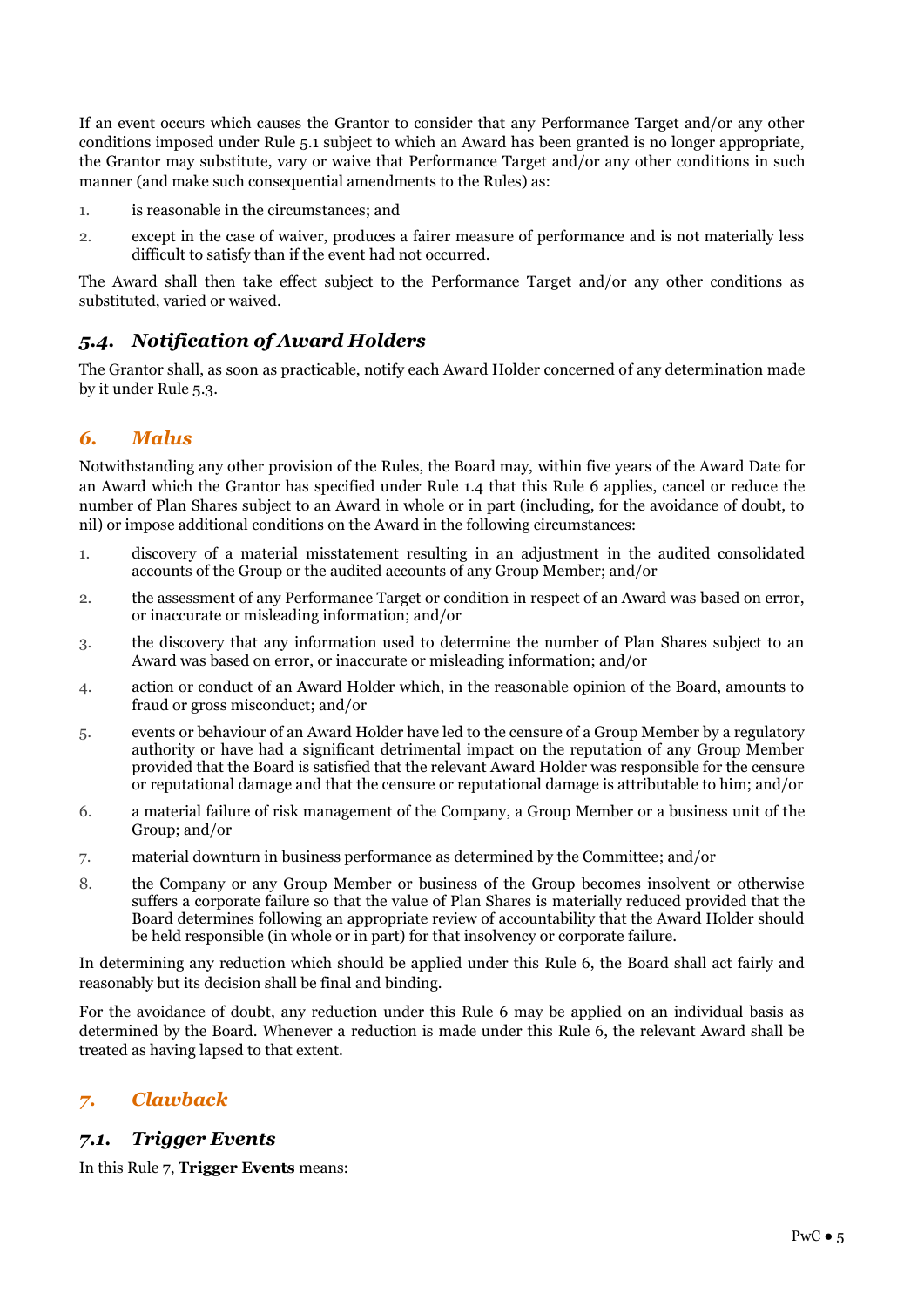- 1. discovery of a material misstatement resulting in an adjustment in the audited consolidated accounts of the Group or the audited accounts of any Group Member for a period that was wholly or partly before the end of the period over which the Performance Target applicable to an Award was assessed; and/or
- 2. the discovery that the assessment of any Performance Target or condition in respect of an Award was based on error, or inaccurate or misleading information; and/or
- 3. the discovery that any information used to determine the number of Plan Shares subject to an Award was based on error, or inaccurate or misleading information; and/or
- 4. action or conduct of an Award Holder which, in the reasonable opinion of the Board, amounts to fraud or gross misconduct; and/or
- 5. events or behaviour of an Award Holder have led to the censure of a Group Member by a regulatory authority or have had a significant detrimental impact on the reputation of any Group Member provided that the Board is satisfied that the relevant Award Holder was responsible for the censure or reputational damage and that the censure or reputational damage is attributable to him; and/or
- 6. a material failure of risk management of the Company, a Group Member or a business unit of the Group; and/or
- 7. material downturn in business performance as determined by the Committee; and/or
- 8. the Company or any Group Member or business of the Group becomes insolvent or otherwise suffers a corporate failure so that the value of Plan Shares is materially reduced provided that the Board determines following an appropriate review of accountability that the Award Holder should be held responsible (in whole or in part) for that insolvency or corporate failure.

# *7.2. Application*

Notwithstanding any other provision of the Rules, if at any time during the period of two years following the fifth anniversary of the Award Date for an Award to which the Board has specified under Rule 1.4 that this Rule 7 applies a Trigger Event occurs, then:

- 1. Rules 7.3 to 7.7 and 7.9 shall apply; and
- 2. where the Award takes the form of an Option and the Award Holder has not exercised such Option, Rule 7.8 shall also apply.

If an investigation into the conduct or actions of any Award Holder or any Group Member has started before the second anniversary of the Vesting of an Award, the Board may, in its absolute discretion, determine that the provisions of Rules 7.3 to 7.9 may be applied to an Award until such later date as the Board may determine up to a maximum of ten years from the Award Date to allow that investigation to be completed.

# *7.3. Clawback methods*

Where Rule 7.2 applies, the Board may in its absolute discretion require the relevant Award Holder to:

- 1. transfer to the Company (or, if required by the Company, any other person specified by the Company) all or some of the Plan Shares acquired by the Award Holder (or his or her nominee) pursuant to the Vesting of the Award or, in the case of an Award which is an Option, the exercise of that Option; and/or
- 2. pay to the Company (or if required by the Company, any other person specified by the Company) an amount equivalent to all or part of the proceeds of sale or, in the event of a disposal of the Plan Shares at a price which the Board reasonably determines was less than market value at the time of disposal and where the disposal was not made at arm's length, an amount equivalent to the market value (as reasonably determined by the Board) at the time of disposal of all or some of the Plan Shares acquired pursuant to the Vesting of the Award or, in the case of an Award that is an Option, the exercise of that Option; and/or
- 3. pay to the Company (or, if required by the Company, any other person specified by the Company) an amount equivalent to all or part of the amount of any cash in respect of an Award paid to or for the benefit of the Award Holder; and/or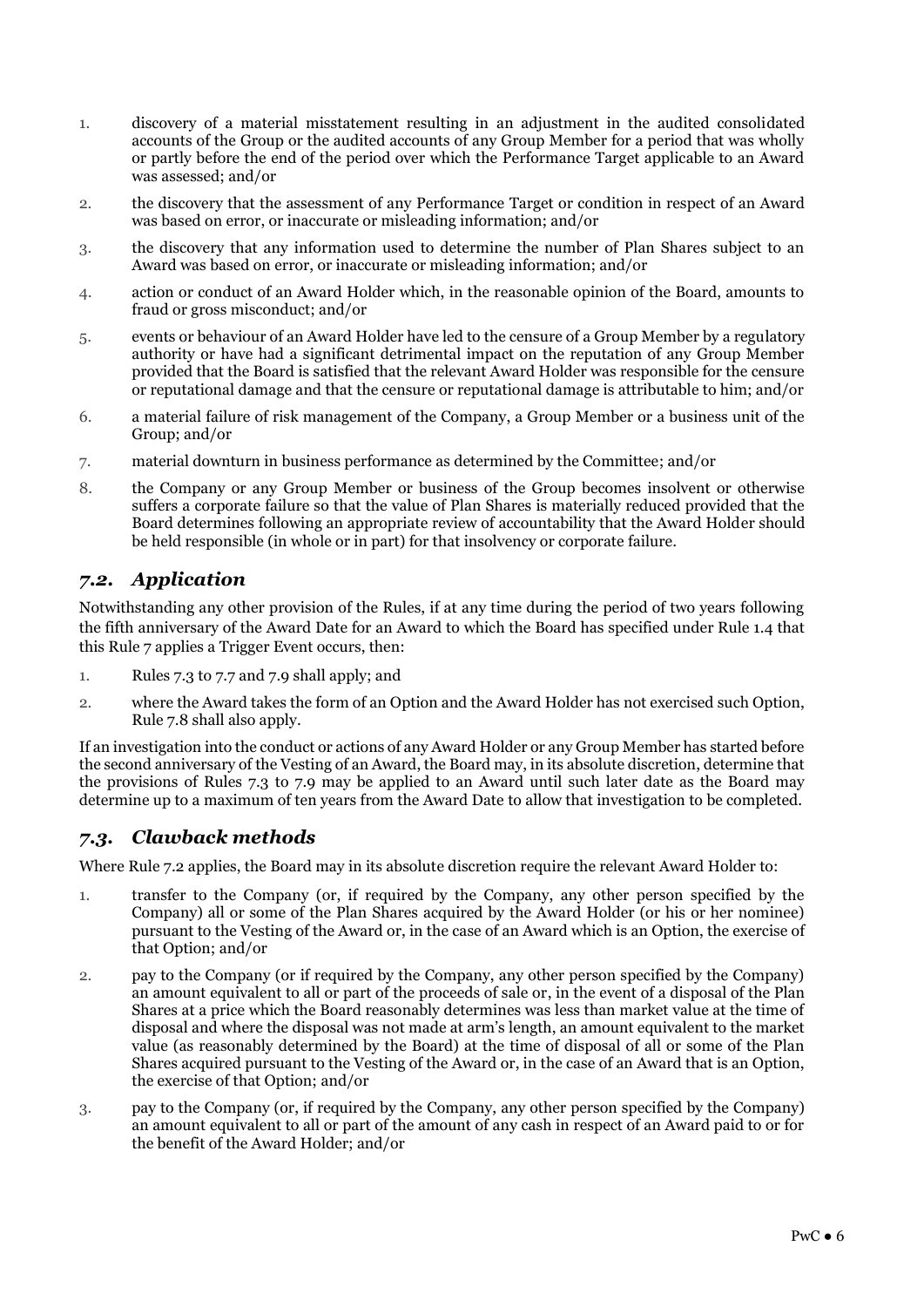4. pay to the Company (or, if required by the Company, any other person specified by the Company) an amount equivalent to all or part of any benefit or value derived from or attributable to the Plan Shares referred to in paragraph 1 above (including but not limited to any special dividend or additional or replacement shares) on such terms as the Board may reasonably direct,

less in each case the amount of tax and social security contributions actually paid (or due to be paid) by the Award Holder in respect of the acquisition of the Plan Shares and/or payment of cash in respect of an Award.

# *7.4. Award Holder's obligation to recover tax*

In addition to the obligation of the Award Holder as described above, the Award Holder shall use his or her best endeavours to seek and obtain repayment or credit from HMRC or any relevant overseas tax authority of the tax and social security contributions paid on the Award Holder's behalf in relation to the Award as soon as reasonably practicable and to notify the Company of such claim and/or receipt of any credit or payment from HMRC (or any relevant overseas tax authority) in this regard. Following such notification, the Company will be entitled to require the Award Holder to make a payment to it within 30 days of an amount equivalent to the amount of any payment or credit received from HMRC (or any relevant overseas tax authority).

# *7.5. Authorisation of deductions*

By accepting the grant of an Award, the Award Holder authorises the Company or such other Group Member as may be the employer of the Award Holder to make deductions from any payment owing to him or her including but not limited to salary, bonus, holiday pay or otherwise in respect of any sum which would otherwise be payable by the Award Holder under this Rule 7.

# *7.6. Timing of transfers, payments and repayments*

Any transfers, payments or repayments to be made by the Award Holder under this Rule 7 shall be made within 30 days of the date the Award Holder is notified in writing of the transfer required or the amount due, as appropriate.

# *7.7. Additional methods of effecting clawback*

In addition to or in substitution for the actions described above that the Board may take under Rule 7.3 (the **Actions**), the Board may:

- 1. reduce the amount (including, for the avoidance of doubt, to nil) of any future bonus payable to the Award Holder; and/or
- 2. determine that the number of Plan Shares over which an award or right to acquire Plan Shares that may otherwise be granted to the Award Holder under any Employees' Share Scheme operated by any Group Member (other than any tax-advantaged employee share plan that complies with the requirements of Schedules 2 or 3 of ITEPA 2003) shall be reduced by such number as the Board may determine (including for the avoidance of doubt to nil); and/or
- 3. reduce the number of Plan Shares (including, for the avoidance of doubt, to nil) subject to any award or right to acquire Plan Shares which has been granted to the Award Holder under any Employees' Share Scheme operated by any Group Member (other than any tax-advantaged employee share plan that complies with the requirements of Schedules 2 to 4 of ITEPA 2003) before the date on which the relevant award or right vests or becomes exercisable by such number as the Board may determine; and/or
- 4. reduce the number of Plan Shares (including, for the avoidance of doubt, to nil) subject to any option to acquire Plan Shares which has been granted to the Award Holder under any Employees' Share Scheme operated by any Group Member (other than any tax-advantaged employee share plan that complies with the requirements of Schedules 2 to 4 of ITEPA 2003) which has vested but not yet been exercised by such number as the Board may determine,

provided that the total amount represented by:

a. reductions under this Rule 7.7;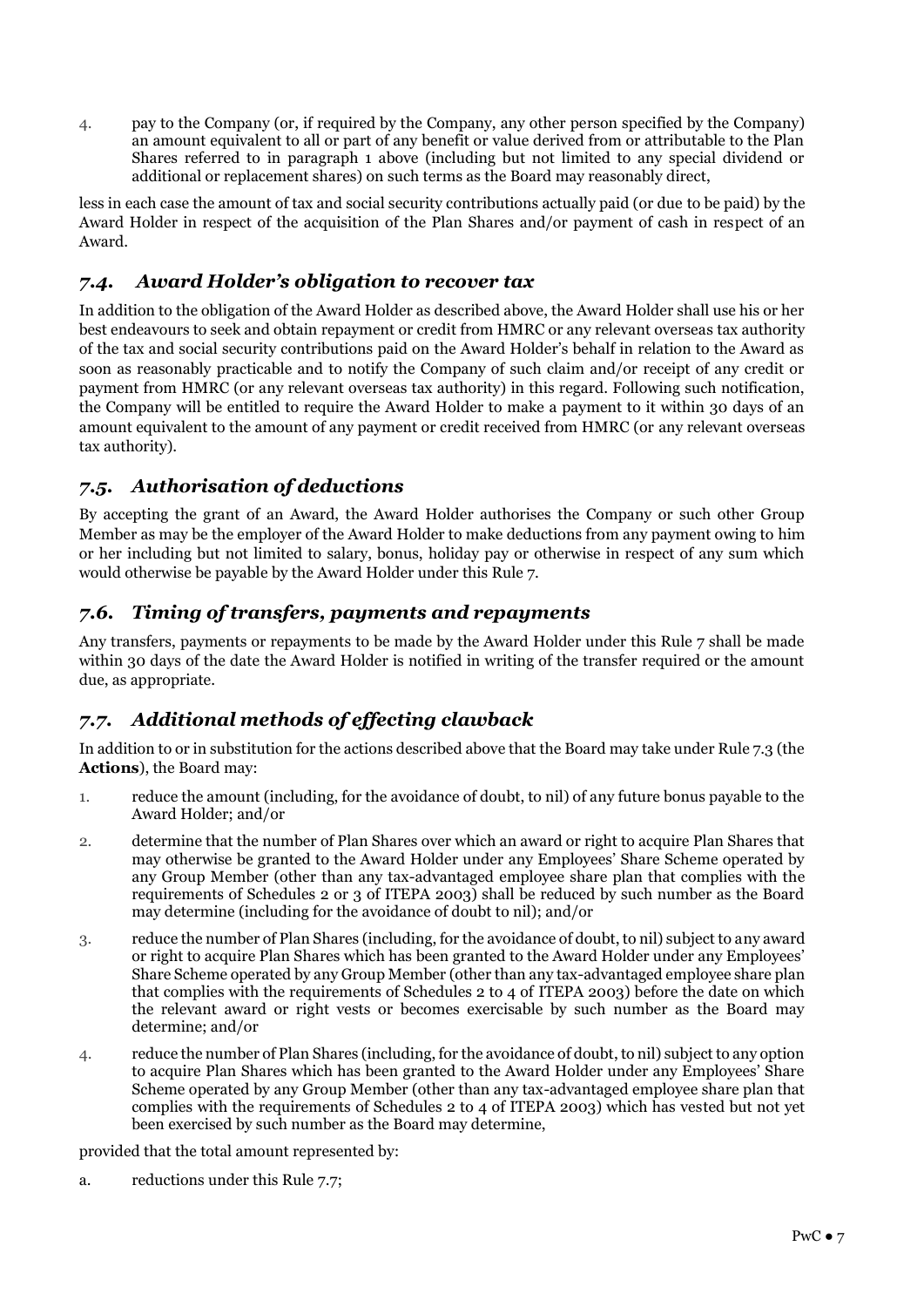- b. reductions under Rule 7.8; and
- c. the amount represented by any transfer and any amount or value payable under Rule 7.3,

shall not, in the Board's reasonable opinion, exceed the amount represented by any transfer and any amount or value which would have been due if the Board had only carried out the Actions.

# *7.8. Reduction of unexercised Option*

Where Rule 7.2 applies and the Award takes the form of an Option which the Award Holder has not exercised in full, the Board may in its absolute discretion reduce the number of Plan Shares which remain subject to such Option (including, for the avoidance of doubt, to nil). In addition to or in substitution for reducing such Option, the Board may take any of the actions set out in Rules 7.7.1 to 7.7.4 provided that the total amount represented by reductions under Rules 7.7.1 to 7.7.4 and any reduction of the Option under this Rule 7.8 shall not, in the Board's reasonable opinion, exceed the amount which would have been represented by the reduction of the Option only.

# *7.9. General provisions*

In carrying out any action under this Rule 7, the Board shall act fairly and reasonably but its decision shall be final and binding.

For the avoidance of doubt, any action carried out under this Rule 7 may be applied on an individual basis as determined by the Board. Whenever a reduction of an award, right to acquire Plan Shares or option is made under this Rule 7, the relevant award, right to acquire Plan Shares or option shall be treated to that extent as having lapsed.

# *7.10. Interaction with other plans*

The Board may determine at any time to reduce the number of Plan Shares subject to an Award (including, for the avoidance of doubt, to nil) either:

- 1. to give effect to one or more provisions of any form which are equivalent to those in Rule 7 (**Clawback Provisions**) contained in any Employees' Share Scheme operated by any Group Member (other than the Plan) or any bonus plan operated by any Group Member; or
- 2. as an alternative to giving effect to any such Clawback Provisions.

The value of any reduction under Rule 7.10.1 shall be determined in accordance with the terms of the relevant Clawback Provisions in the relevant Employees' Share Scheme or bonus plan as interpreted by the Board in its absolute discretion.

The value of any reduction under Rule 7.10.2 shall be determined as if the terms of the relevant Clawback Provisions in the relevant Employees' Share Scheme or bonus plan applied as interpreted by the Board in its absolute discretion.

# *1.2. Other Restrictions*

An Award Holder may not transfer, pledge, charge or assign or otherwise dispose of their rights under the Plan, which are personal to them, except as provided by the Rules. If an Award Holder shall do, suffer or permit any such restricted act in relation to any of their Awards, such Award shall lapse immediately.

# *8. Vesting of Awards (and exercise of Options)*

# *8.1. Earliest date for Vesting of Awards and level of vesting*

Subject to Rules 5, 10 and 11, an Award will Vest on the later of:

- 1. the relevant date specified under Rule 1.4.5; and
- 2. the date on which the Board determines that the Performance Target and/or any other conditions imposed under Rule 1.4.11 or Rule 5.1 have been satisfied.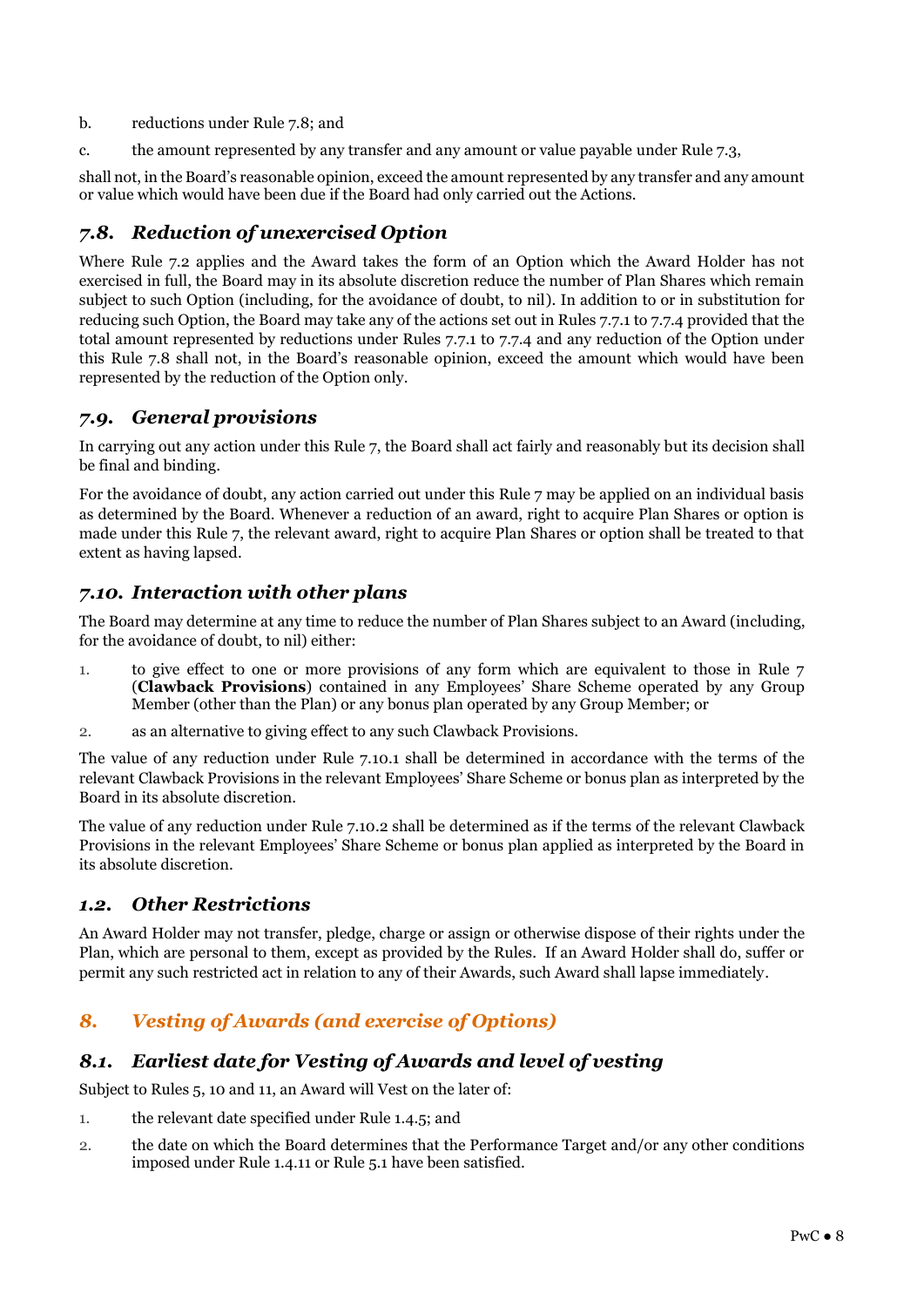The Grantor may determine that Vesting of the Award shall be delayed until any relevant investigation or other procedure relevant to an event falling within the scope of Rule 6 or Rule 7 has been completed.

# *8.2. Effect of Award Vesting*

Subject to the Rules, the effect of an Award Vesting shall be:

- 1. in the case of an Option, that the Award Holder is entitled to exercise the Option at any time during the Exercise Period to the extent that it has Vested; and
- 2. in the case of a Conditional Share Award, that the Award Holder shall become entitled to the Plan Shares to the extent that the Award has Vested subject to Rule 8.8 (Net or cash settling).

# *8.3. No Vesting or exercise while Dealing Restrictions or Directors' Remuneration Policy restrictions apply*

Where the Vesting of an Award is prevented by any Dealing Restriction, the Vesting of that Award shall be delayed until the Dealing Restriction no longer prevents it. Plan Shares may not be issued or transferred to an Award Holder while Dealing Restrictions prevent such issue or transfer. In the case of an Option, the Option may not be exercised while Dealing Restrictions prevent such exercise.

Where the Company has in place a Directors' Remuneration Policy:

- 1. the Vesting of an Award held by an Award Holder who is or was a director of the Company;
- 2. the delivery of Plan Shares or payment of cash pursuant to the Vesting of an Award held by an Award Holder who is or was a director of the Company; and
- 3. in the case of an Option held by an Award Holder who is or was a director of the Company, the exercise of the Option

must where relevant fall within the scope of the Directors' Remuneration Policy most recently approved by the Company in a general meeting prior to the relevant event in paragraphs 1 to 3 above.

# *8.4. Effect of cessation of Relevant Employment*

Subject to Rule 10, an Award shall Vest and an Option may be exercised only while the Award Holder is in Relevant Employment and if an Award Holder ceases to be in Relevant Employment, any Award granted to him or her shall lapse on cessation. This Rule 8.4 shall apply where the Award Holder ceases to be in Relevant Employment in any circumstances (including, in particular, but not by way of limitation, where the Award Holder is dismissed unfairly, wrongfully, in breach of contract or otherwise).

An Award Holder who has given or received notice of termination of Relevant Employment (whether or not lawful) may not exercise an Option during any period when the notice is effective and an Award granted to him or her shall not Vest during this period, unless the Board determines otherwise. If an Award would otherwise have Vested during this period, and the notice is withdrawn by the relevant party, subject to the Rules the Award will Vest when the notice is withdrawn.

# *8.5. Options may be exercised in whole or in part*

Subject to Rules 8.3, 8.4 and 15, a Vested Option may be exercised in whole or in part at any time. If exercised in part, the unexercised part of the Option shall not lapse as a result and shall remain exercisable until such time as it lapses in accordance with the Rules.

# *8.6. Procedure for exercise of Options*

An Option shall be exercised by the Award Holder giving notice to the Grantor (or any person appointed by the Grantor) in the form from time to time prescribed by the Board, which may include (for the avoidance of doubt) any electronic and/or online notification. Such notice shall specify the number of Plan Shares in respect of which the Option is being exercised, and be accompanied by either the Award Price (if any) in full or confirmation of arrangements satisfactory to the Grantor for the payment of the Award Price,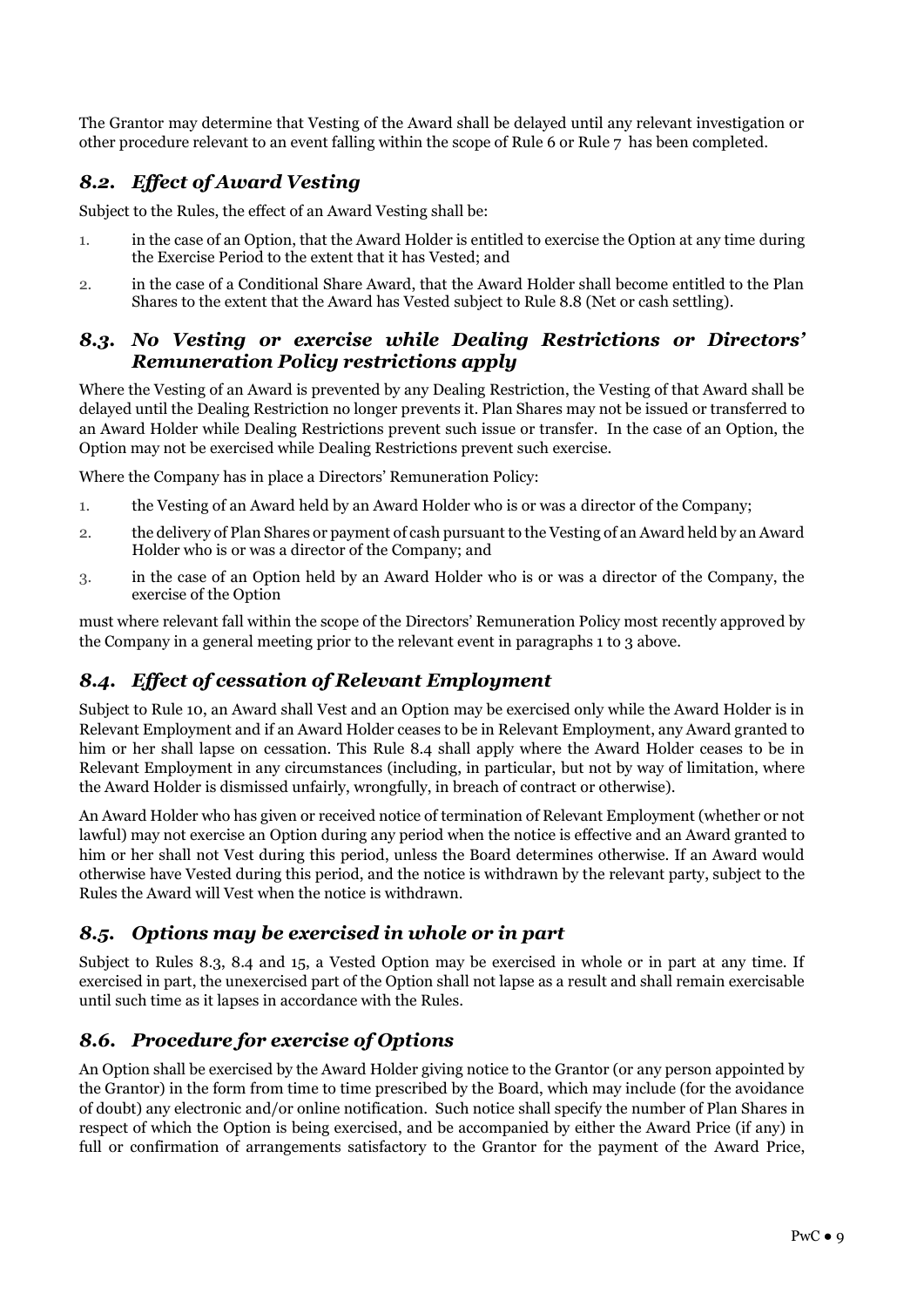together with any payment and/or documentation required under Rule 15 and, if required, the Award Certificate.

For the avoidance of doubt, the date of exercise of an Option shall be the later of the date of receipt of a duly completed valid notice of exercise (or any later date as may be specified in that notice of exercise) and the date of compliance with the requirements of the first paragraph of this Rule 8.6.

# *8.7. Issue or transfer of Plan Shares*

Subject to Rules 8.3, 8.8 and 15 and to any necessary consents and to compliance by the Award Holder with the Rules, the Grantor shall as soon as reasonably practicable and in any event not later than 30 days after:

- 1. the exercise date, in the case of an Option, arrange for the issue or transfer to the Award Holder (or a nominee specified or permitted by the Company) of the number of Plan Shares specified in the notice of exercise and make available to the Award Holder, in the case of the partial exercise of an Option, an Award Certificate in respect of, or the original Award Certificate updated to show, the unexercised part of the Option; and
- 2. the Vesting of an Award, in the case of a Conditional Share Award, arrange for the issue or transfer to the Award Holder (or a nominee specified or permitted by the Company) of the number of Plan Shares in respect of which the Award has Vested.

# *8.8. Net or cash settling*

Subject to Rule 15, the Grantor may on exercise of an Option:

- 1. make a cash payment as soon as reasonably practicable following exercise of the Option to the Award Holder equal to the Gain on the date of exercise of the Option; or
- 2. arrange for the issue or transfer to the Award Holder of Plan Shares with a Market Value equal to the Gain on the date of exercise of the Option (rounded down to the nearest whole Plan Share). The Award Holder shall not be required to make payment for these Plan Shares.

Subject to Rule 15, the Grantor may on the Vesting of a Conditional Share Award make a cash payment as soon as reasonably practicable following Vesting to the Award Holder equal to the Market Value of the Plan Shares in respect of which the Conditional Share Award has Vested, less the Award Price (if any).

Where the Grantor settles an Award in the manner described in this Rule 8.8, this shall be in full and final satisfaction of the Award Holder's rights under the Award.

# *8.9. Dividend equivalents*

An Award may include the right to receive an amount in Plan Shares or cash on or following Vesting (or if there is a Holding Period and the Grantor so specifies, following the end of the Holding Period) equal in value to the dividends which were payable on the number of Plan Shares in respect of which the Award has Vested during the period between the Award Date and the date of Vesting (or in the case of an Option the number of Plan Shares subject to the Option shall be increased as at the date of Vesting by the relevant value in Plan Shares).

The Grantor may determine at its absolute discretion whether or not the method used to calculate the value of dividends shall assume that such dividends have been reinvested into Plan Shares, on such basis as the Grantor determines.

The Grantor may decide at any time not to apply this Rule 8.9 to all or any part of a special dividend or dividend in specie.

# *9. Holding Period*

# *9.1. Definitions*

In this Rule 9: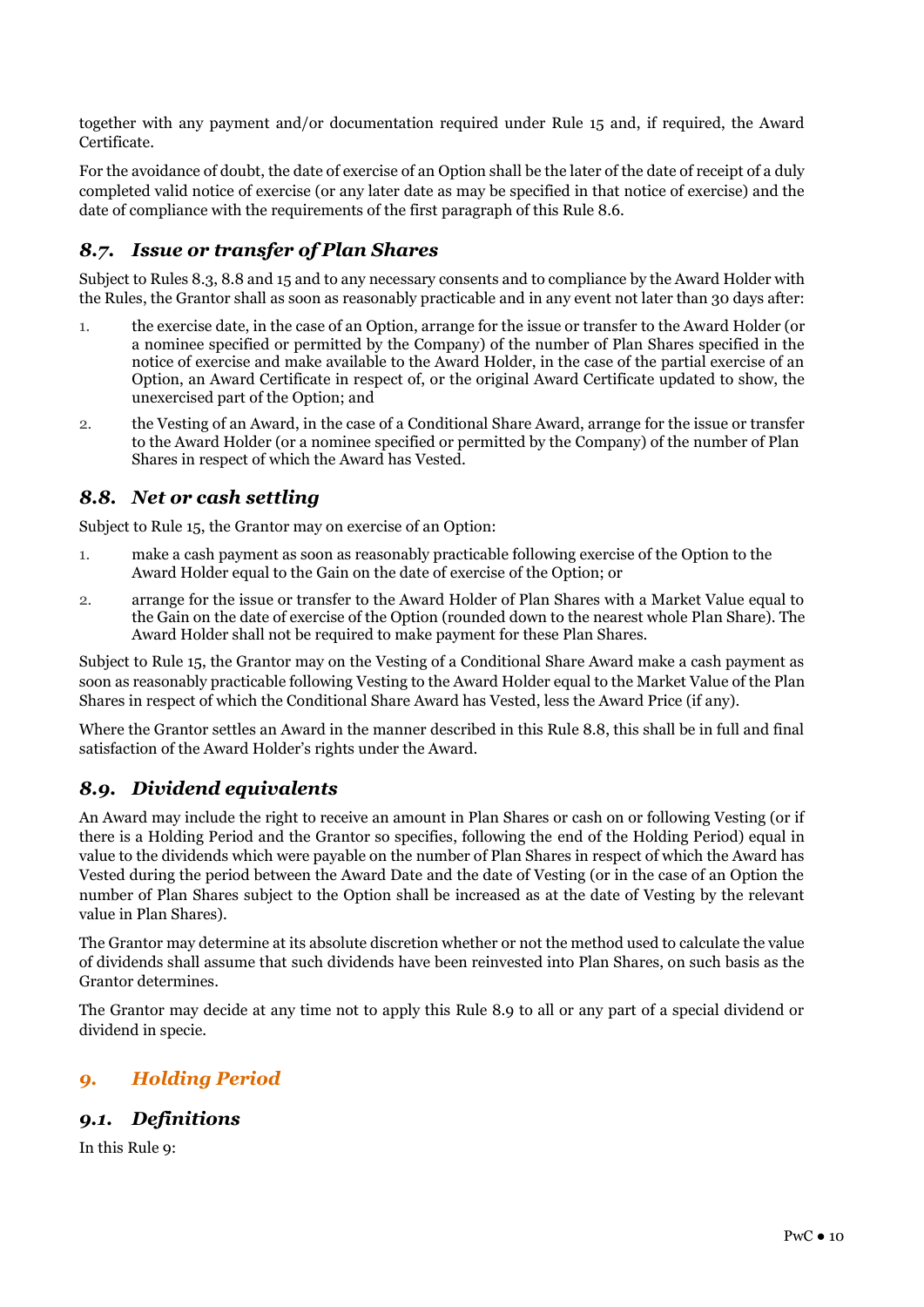**Holding Period Holder** means a trustee or nominee designated by the Grantor in accordance with this Rule 9; and

**Holding Period Shares** means Plan Shares which are or were the subject of an Award to which a Holding Period applies and in respect of which the Holding Period has not ended in accordance with this Rule 9.

# *9.2. Application*

This Rule 9 applies to the extent that some or all of the Plan Shares acquired on Vesting of an Award (or exercise of an Option) are subject to a Holding Period.

# *9.3. Issue or transfer to Holding Period Holder*

Instead of arranging for the issue or transfer of the Holding Period Shares to the Award Holder on Vesting of a Conditional Share Award or exercise of an Option under Rule 8.7, the Board may arrange for the Holding Period Shares to be issued or transferred to the Holding Period Holder, as designated by the Board, to be held for the benefit of the Award Holder. Any balance of the Plan Shares in respect of which an Award Vests or is exercised will be issued or transferred as described in Rule 8.7.

# *9.4. No transfer during Holding Period*

The Award Holder or Holding Period Holder may not transfer, assign or otherwise dispose of any of the Holding Period Shares or any interest in them (and the Award Holder may not instruct the Holding Period Holder to do so) during the Holding Period except in the following circumstances:

- 1. the sale of sufficient entitlements nil-paid in relation to Holding Period Shares to take up the balance of the entitlements under a rights issue; and
- 2. the sale of sufficient Holding Period Shares to satisfy any liability to tax or employee social security contributions (or where Rule 15.2 applies, Employer's NIC) arising in relation to Holding Period Shares.

# *9.5. Shareholder rights during Holding Period*

- 1. Unless the Board decides otherwise, the restrictions in this Rule 9 will apply to any cash or assets (other than ordinary dividends) received in respect of the Holding Period Shares and such cash or assets will be held by the Holding Period Holder until the end of the Holding Period.
- 2. During the Holding Period, the Holding Period Holder will be entitled to vote and have all other rights of a shareholder in respect of the Holding Period Shares.

# *9.6. Ceasing Relevant Employment during the Holding Period*

Ceasing Relevant Employment during the Holding Period will have no impact on the provisions of this Rule 9, unless the Board otherwise decides, save where cessation is by reason of death in which case the Holding Period shall immediately be deemed to have ended.

# *9.7. Clawback*

For the avoidance of doubt, Rule 7 shall apply to the Holding Period Shares in the same way that it applies to any Plan Shares acquired by an Award Holder following Vesting of an Award or exercise of an Option which are not Holding Period Shares.

# *9.8. End of Holding Period*

Subject to the provisions of this Rule 9, the Holding Period will end on the earliest of the following:

- 1. the date set as the end of the Holding Period under Rule 1.4;
- 2. subject to Rule 12.1, the relevant date on which an Award would have Vested under Rules 11.1 to 11.4;
- 3. if the Board so allows, the circumstances in which any event described in Rule 11.5 would apply; and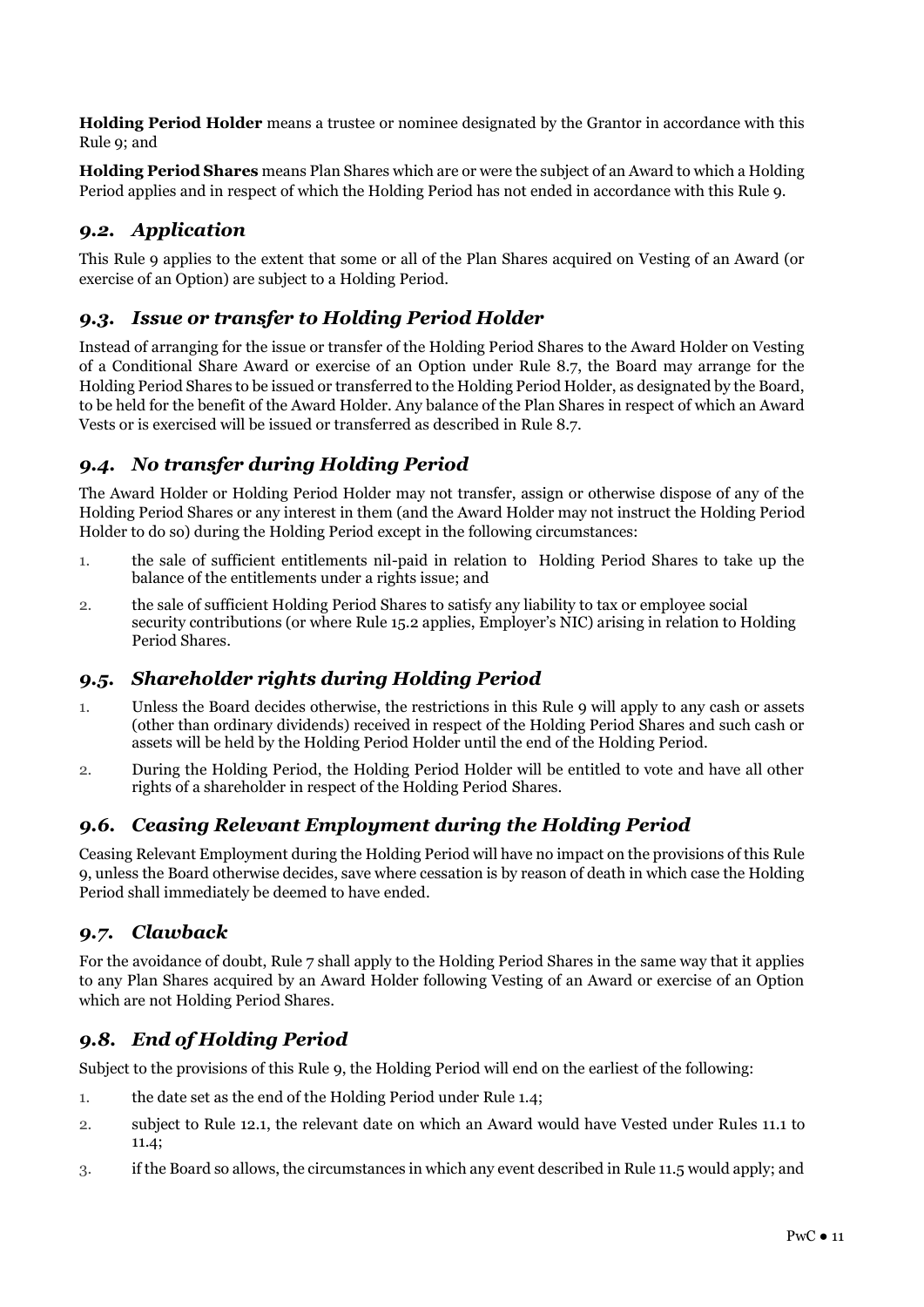4. any other circumstances in the absolute discretion of the Board. Where this paragraph 4 applies, the Board may additionally determine that the Holding Period shall end only for such number of Holding Period Shares as it may specify.

# *10. Vesting of Awards (and exercise of Options) in special circumstances*

# *10.1. Death*

If an Award Holder dies, a proportion of each Award held by him or her which has not Vested will Vest immediately. The proportion of each Award which shall Vest shall be determined by the Board at its absolute discretion taking into account such factors as the Board may consider relevant including, but not limited to, the satisfaction of any Performance Target as at the date of death and any other conditions imposed under Rule 5.1.

Alternatively, the Board may decide that an Award held by the Award Holder which has not yet Vested will continue until the normal time of Vesting in which case any Performance Target and/or any other conditions imposed under Rule 5.1 shall be considered at the time of Vesting.

Unless the Board in its absolute discretion decides otherwise (and irrespective of the time at which the Board has determined that the Award will Vest under this Rule 10.1), the number of Plan Shares which Vest will be reduced pro rata to reflect the number of whole months from the Award Date until the date of death as a proportion of the original Vesting Period.

In the case of an Option, if an Award Holder dies, his or her personal representatives (having established title to the satisfaction of the Company) shall be entitled to exercise the Vested proportion of his or her Option (whether Vested under this Rule or otherwise) at any time during the 12 month period following death, or, if later, following Vesting or, in either case, during such other longer period as the Board determines. The Option shall lapse at the end of such period.

# *10.2. Injury, disability, redundancy, retirement etc.*

If an Award Holder ceases to be in Relevant Employment by reason of:

- 1. injury, ill-health or disability evidenced to the satisfaction of the Board;
- 2. redundancy within the meaning of the Employment Rights Act 1996 (or any applicable equivalent overseas legislation) evidenced to the satisfaction of the Board;
- 3. retirement by agreement with the company by which he is employed;
- 4. the Award Holder being employed by a company which ceases to be a Group Member;
- 5. the Award Holder being employed in an undertaking or part of an undertaking which is transferred to a person who is not a Group Member; or
- 6. any other circumstances if the Board decides in any particular case,

any Award held by him or her which has not Vested will continue until the normal time of Vesting and any Performance Target and/or any other conditions imposed under Rule 5.1 shall be considered at the time of Vesting.

Alternatively, the Board may decide that an Award will Vest immediately in which case the proportion of the Award which shall Vest will be determined by the Board in its absolute discretion taking into account such factors as the Board may consider relevant including, but not limited to, the satisfaction of any Performance Target as at the time of cessation and any other conditions imposed under Rule 5.1.

Unless the Board in its absolute discretion decides otherwise (and irrespective of the time at which the Board has determined that the Award will Vest under this Rule 10.2), the number of Plan Shares which Vest will be reduced pro rata to reflect the number of whole months from the Award Date until the date of cessation of Relevant Employment as a proportion of the original Vesting Period.

In the case of an Option, the Award Holder shall be entitled to exercise the Vested proportion of his or her Option (whether Vested under this Rule or otherwise) at any time during the period ending 6 months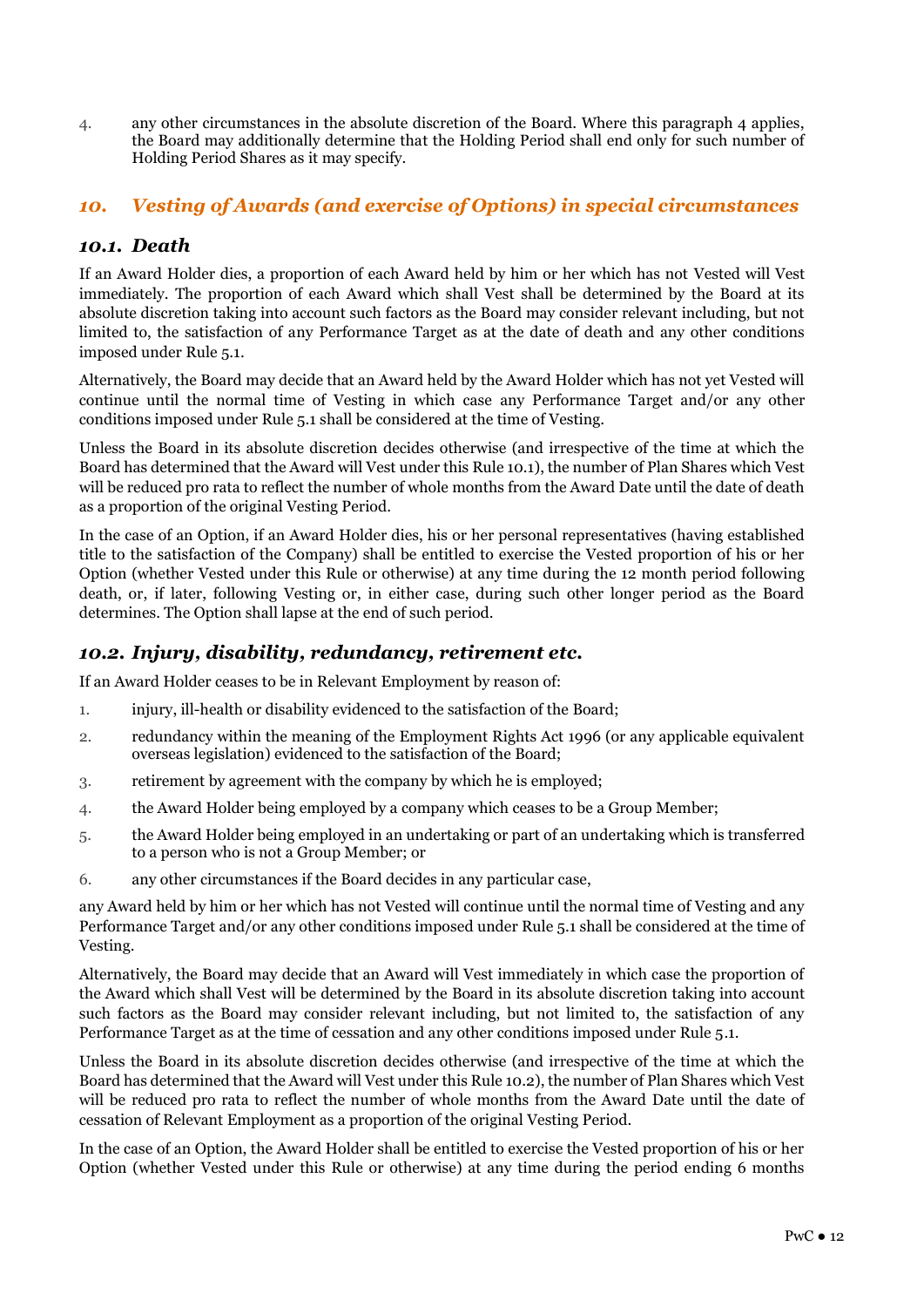following cessation of Relevant Employment or, if later, following Vesting or, in either case, during such other longer period as the Board determines. The Option shall lapse at the end of such period.

# *10.3. Award Holder relocated abroad*

If it is proposed that an Award Holder, while continuing to be in Relevant Employment, should work in a country other than the country in which he or she is currently working and, by reason of the change, the Award Holder would:

- 1. suffer less favourable tax treatment in respect of his or her Award; or
- 2. become subject to a restriction on his or her ability to exercise an Option, to have issued or transferred to him or her the Plan Shares subject to an Award or to hold or deal in such Plan Shares or the proceeds of sale of such Plan Shares,

the Board may, in its absolute discretion, determine that an Award will Vest immediately either in full or to the extent determined by the Board in its absolute discretion and subject to such conditions as it may require taking into account such factors as the Board may consider relevant including, but not limited to, the period of time the relevant Award has been held and the extent to which any Performance Target and any other conditions imposed under Rule 5.1 have been met. Where the Award is an Option and has become Vested pursuant to this Rule 10.3, the Award Holder may exercise his or her Vested Option at any time during the period beginning 3 months before the proposed date of his or her transfer and ending 3 months after the date of his or her actual transfer. If not so exercised, the Option shall not lapse but shall cease to be treated as having Vested and shall continue in force in accordance with the Rules.

# *10.4. Meaning of ceasing to be in Relevant Employment*

For the purposes of the Plan, an Award Holder shall not be treated as ceasing to be in Relevant Employment until he or she no longer holds any office or employment with any Group Member. In addition, unless the Board otherwise decides an Award Holder shall not be treated as so ceasing if within 7 days, he or she recommences employment or becomes an office holder with any Group Member.

The Board may determine that an Award Holder will be treated as ceasing to be in Relevant Employment when he or she gives or receives notice of termination of his or her employment (whether or not lawful).

# *10.5. Interaction of Rules*

In the case of an Option:

- 1. if the Option has become exercisable under Rule 10.2 and, during the period allowed for the exercise of the Option under Rule 10.2 the Award Holder dies, the period allowed for the exercise of the Option shall be the period allowed by Rule 10.1; and
- 2. if the Option has become exercisable under Rule 10 and, during the period allowed for the exercise of the Option under Rule 10, the Option becomes exercisable under Rule 11 also (or vice versa), the period allowed for the exercise of the Option shall end on the earlier of the end of the period allowed by Rule 10 and the end of the period allowed by Rule 11.

# *11. Takeover and other corporate events*

#### *11.1. Takeover*

Subject to Rule 12, where a person obtains Control of the Company as a result of making an offer to acquire Plan Shares, Awards shall Vest on the date the person obtains Control as set out below.

The proportion of an Award which shall Vest will be determined by the Board in its absolute discretion taking into account such factors as the Board may consider relevant including, but not limited to, the time the Award has been held by the Award Holder and having regard to any Performance Target and/or any other conditions imposed under Rule 5.1.

In the case of an Option, the Vested proportion of the Option (whether Vested under this Rule 11.1 or otherwise) may be exercised at any time during the period of 6 months (or, if the Board determines a longer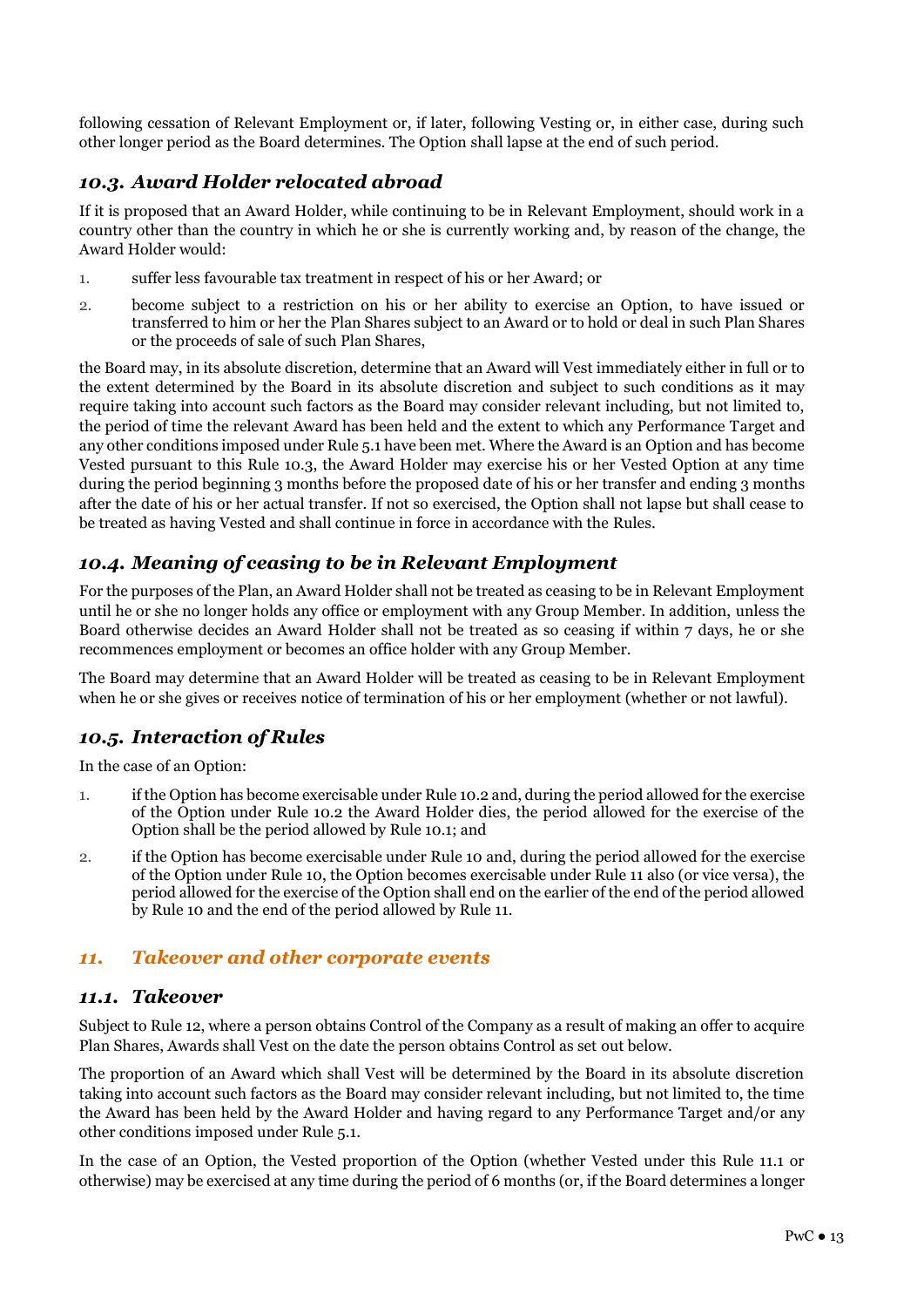period shall apply, that period) beginning with the time when the person making the offer has obtained Control. The Option shall lapse at the end of such period unless the Board determines that a longer period for exercise shall apply, in which case the Option shall continue in force until the end of such extended period or until it otherwise lapses in accordance with the Rules.

If the extent of Vesting of an Award which Vests under this Rule 11.1 has been reduced by the Board to reflect the period of time that the Award has been held by the Award Holder, the Board may determine that Rule 12 shall apply to the proportion of the Award reflecting such reduction which has not Vested.

# *11.2. Compulsory acquisition of shares in the Company*

Subject to Rule 12, if a person becomes entitled or bound to acquire shares in the Company under sections 979 to 982 of the Companies Act 2006, Awards shall Vest as set out below.

The proportion of an Award which shall Vest will be determined by the Board in its absolute discretion taking into account such factors as the Board may consider relevant including, but not limited to, the time the Award has been held by the Award Holder and having regard to any Performance Target and/or any other conditions imposed under Rule 5.1.

In the case of an Option, the Vested proportion of the Option (whether Vested under this Rule 11.2 or otherwise) may be exercised at any time during the period beginning with the date the person serves a notice under section 979 and ending 7 clear days before the date on which the person ceases to be entitled to serve such a notice. The Option shall lapse at the end of the 7 days.

If the extent of Vesting of an Award which Vests under this Rule 11.2 has been reduced by the Board to reflect the period of time that the Award has been held by the Award Holder, the Board may determine that Rule 12 shall apply to the proportion of the Award reflecting such reduction which has not Vested.

# *11.3. Scheme of arrangement*

Subject to Rule 12, if a person proposes to obtain Control of the Company in pursuance of a compromise or arrangement sanctioned by the court under section 899 of the Companies Act 2006 Awards shall Vest on the date of the court sanction as set out below.

The proportion of an Award which shall Vest will be determined by the Board in its absolute discretion taking into account such factors as the Board may consider relevant including, but not limited to, the time the Award has been held by the Award Holder and having regard to any Performance Target and/or any other conditions imposed under Rule 5.1.

In the case of an Option, the Vested proportion of the Option (whether Vested under this Rule 11.3 or otherwise) may be exercised at any time during the period of 6 months from the compromise or arrangement being sanctioned by the court. The Option shall lapse at the end of such period.

If the extent of Vesting of an Award which Vests under this Rule 11.3 has been reduced by the Board to reflect the period of time that the Award has been held by the Award Holder, the Board may determine that Rule 12 shall apply to the proportion of the Award reflecting such reduction which has not Vested.

# *11.4. Winding-up of the Company*

If notice is given of a resolution for the voluntary winding-up of the Company, Awards shall Vest on the date notice is given.

The proportion of an Award which shall Vest will be determined by the Board in its absolute discretion taking into account such factors as the Board may consider relevant including, but not limited to, the time the Award has been held by the Award Holder and having regard to any Performance Target and/or any other conditions imposed under Rule 5.1.

In the case of an Option, the Vested proportion of the Option (whether Vested under this Rule 11.4 or otherwise) may be exercised at any time during the period of 6 months from the date of the notice or, if earlier, on completion of the winding up. The Option shall lapse at the end of such period.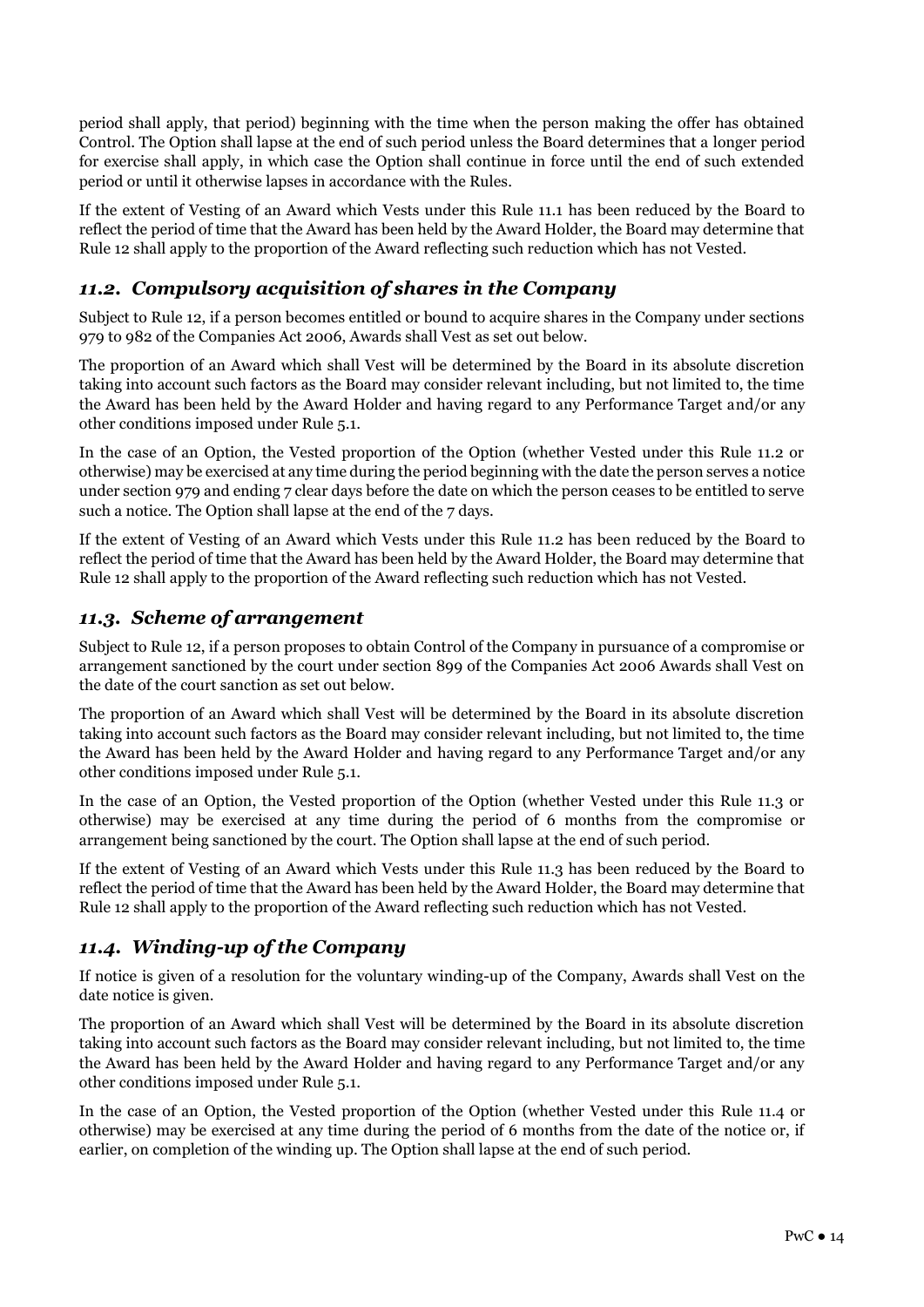# *11.5. Demergers and other events*

The Board may determine that Awards Vest if it becomes aware that the Company will be affected by a demerger, distribution (which is not an ordinary dividend) or other transaction not otherwise covered by the Rules.

The proportion of an Award which shall Vest will be determined by the Board in its absolute discretion subject to such conditions as it may require taking into account such factors as the Board may consider relevant including, but not limited to, the time the Award has been held by the Award Holder and having regard to any Performance Target and/or any other conditions imposed under Rule 5.1.

In the case of an Option, the Vested proportion of the Option (whether Vested under this Rule 11.5 or otherwise) may be exercised at any time during a period as shall be determined by the Board. The Option shall lapse at the end of such period.

#### *11.6. Meaning of "obtains Control of the Company"*

For the purpose of Rule 11 a person shall be deemed to have obtained Control of the Company if he or she and others Acting In Concert with him or her have together obtained Control of it.

#### *11.7. References to Board within this Rule 11*

For the purposes of this Rule 11, any reference in this Rule 11 to the Board shall be taken to be a reference to those individuals who were members of the Board immediately before the event by virtue of which this Rule 11 applies.

# *11.8. Notification of Award Holders*

The Grantor shall, as soon as reasonably practicable, notify each Award Holder of the occurrence of any of the events referred to in this Rule 11 and explain how this affects his or her position under the Plan.

#### *11.9. Vesting of Awards in advance of a corporate event*

Where the Board is aware that an event is likely to occur under Rule 11:

- 1. in respect of which Awards will Vest in circumstances where the conditions for relief under Part 12 of the Corporation Tax Act 2009 may not be satisfied; or
- 2. if the Board in its absolute discretion considers it appropriate,

the Board may, in its absolute discretion and by notice in writing to all Award Holders, declare that all Awards that are expected to Vest as a result of the relevant event shall Vest (and in the case of any such Award which is an Option, shall be exercisable) in accordance with Rule 11 during such period prior to the relevant event as determined by the Board.

# *11.10.Interaction with Rule 7 (Clawback)*

Where an event occurs under Rules 11.1 to 11.5 which:

- 1. results in the Vesting of Awards; or
- 2. would so result if there was any subsisting Award which had not already Vested or, in relation to an event referred to in Rule 11.5, if the Board had permitted Vesting of Awards under Rule 11.5 in relation to such event,

the Board may, at its absolute discretion, determine that Rule 7 (Clawback) shall only apply to such extent (if at all) that the Board determines to any Award which was granted on the basis that Rule 7 applied to that Award. Where the Board makes such a determination, it will specify which Awards such determination applies to (which may include Awards which have already Vested and Options which have already been exercised).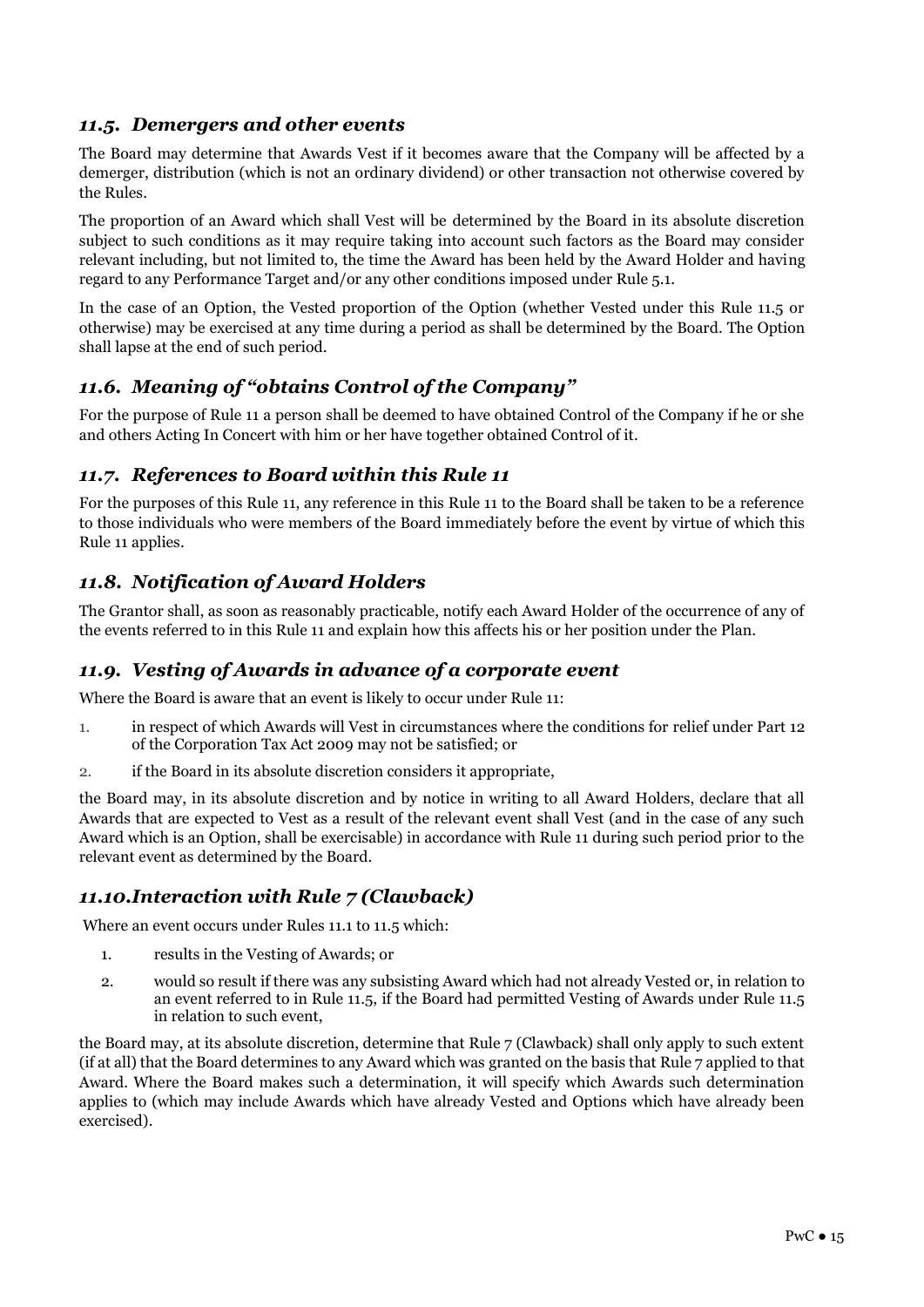# *12. Exchange of Awards*

#### *12.1. Where exchange applies*

An Award will not Vest under Rule 11 but will be exchanged for a new award (**New Award**) under this Rule to the extent that:

- 1. an offer to exchange the Award for a New Award is made and accepted by the Award Holder; or
- 2. the Board, with the consent of the persons acquiring Control if relevant, decides that Awards will be automatically exchanged for New Awards. The circumstances in which the Board may make such a decision include (but are not limited to) where an event occurs under Rules 11.1, 11.2, or 11.3 and:
	- a. the shareholders of the acquiring company, immediately after it has obtained Control, are substantially the same as the shareholders of the Company immediately before the event; or
	- b. the obtaining of Control amounts in the opinion of the Board to a merger with the Company.

#### *12.2. Terms of exchange*

The following applies in respect of the New Award:

- 1. The Award Date of the New Award shall be deemed to be the same as the Award Date of the Award.
- 2. The New Award will be in respect of the shares in a company determined by the Board.
- 3. In the application of the Plan to the New Award, where appropriate, references to "Company" and "Plan Shares" shall be read as if they were references to the company to whose shares the New Award relates.
- 4. The New Award must be equivalent to the Award and subject to paragraph 5 below it will Vest at the same time and in the same manner as the Award.
- 5. Either the Vesting of the New Award must be subject to performance conditions and/or any other conditions which are so far as possible equivalent to any Performance Target and/or any other conditions applying to the Award or no performance conditions will apply but the value of shares comprised in the New Award shall have substantially the same value of the number of Plan Shares which would have Vested under Rule 11 as applicable.

# *13. Lapse of Awards*

Notwithstanding any other provision of the Rules, an Award shall lapse on the earliest of:

- 1. in the case of Options, the expiry of the Exercise Period;
- 2. the Board determining that any Performance Target and/or any other conditions imposed under Rule 5.1 has not been satisfied either in whole or in part in respect of the Award and can no longer be satisfied in whole or in part in which case the Award shall lapse to the extent that the Performance Target and/or any other conditions imposed under Rule 5.1 can no longer be satisfied;
- 3. subject to Rule 10, the Award Holder ceasing to be in Relevant Employment;
- 4. any date for lapse provided for under these Rules; and
- 5. the date on which the Award Holder becomes bankrupt or enters into a compromise with his or her creditors generally.

# *14. Adjustment of Awards on Reorganisation*

#### *14.1. Power to adjust Awards*

In the event of a Reorganisation, the number of Plan Shares subject to an Award which is an Option or a Conditional Share Award, the description of the Plan Shares, the Award Price or any one or more of these shall be adjusted in such manner as the Grantor, together with the Board where relevant, shall determine.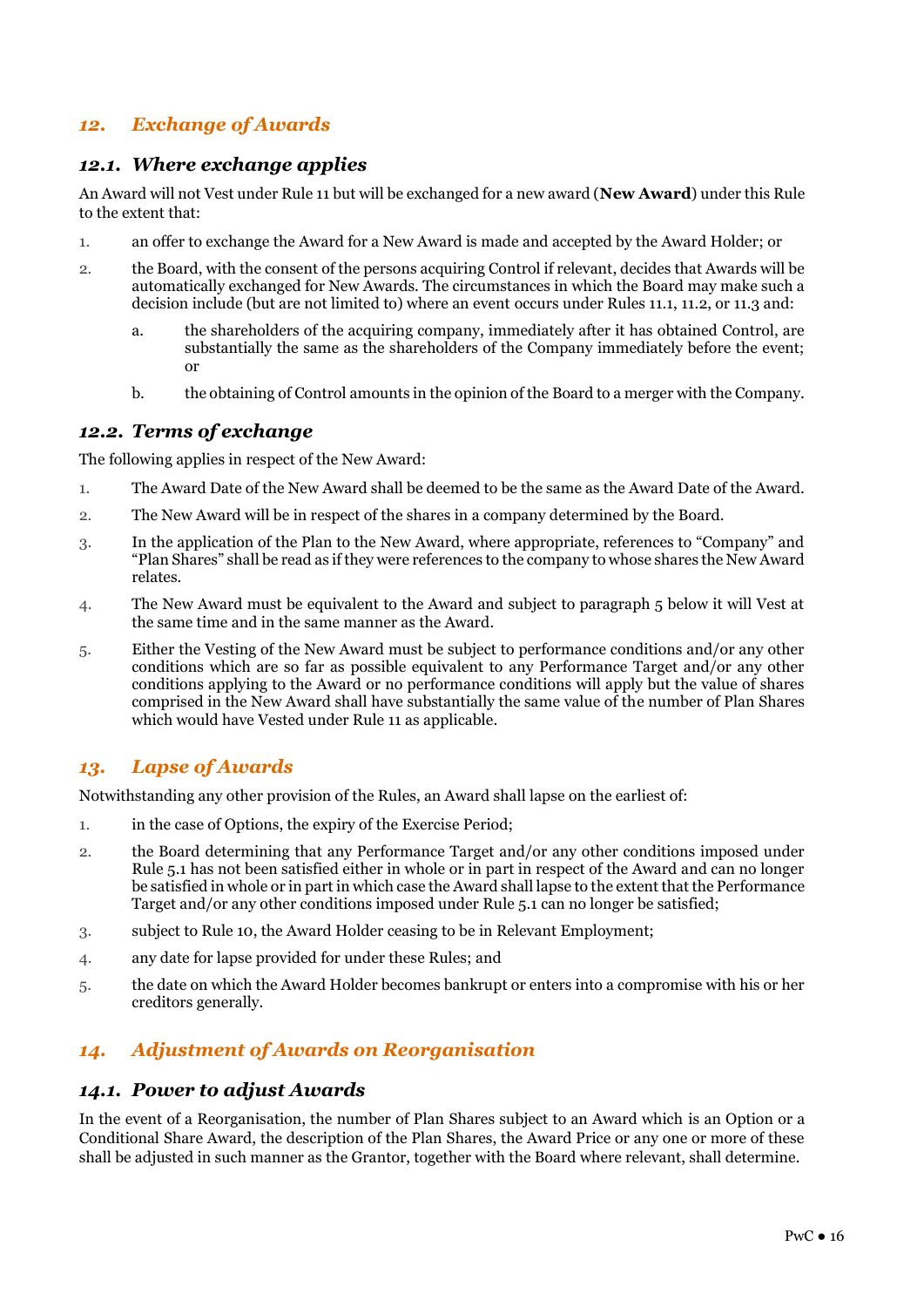#### *14.2. Award Price*

No adjustment shall be made to the Award Price which would result in the Plan Shares subject to an Option or Conditional Share Award being issued at a price per Plan Share lower than the nominal value of a Plan Share except where the Grantor puts in place arrangements to pay up the nominal value at the date of issue of the Plan Shares (or the difference between the adjusted Award Price and the nominal value as the case may be).

# *14.3. Notification of Award Holders*

The Grantor shall, as soon as reasonably practicable, notify each Award Holder of any adjustment made under this Rule 14 and explain how this affects his or her position under the Plan.

# *15. Tax and social security withholding*

#### *15.1. Deductions*

Unless the Award Holder discharges any liability that may arise himself or herself, the Grantor, the Company or any Group Member or former Group Member (as the case may be) may withhold such amount, or make such other arrangements as it may determine appropriate, for example to sell or withhold Plan Shares, to meet any liability to taxes or social security contributions in respect of such Award Holder's Awards, including, where applicable, Employer's NIC transferred under 15.2. The Award Holder will be responsible for all taxes, social security contributions and other liabilities arising in respect of the Award Holder's Awards.

# *15.2. Transfer of Employer's NIC*

The Grantor may, at its discretion and to the extent permitted by law, require the Award Holder to pay all or any part of the Employer's NIC in relation to an Award.

# *15.3. Execution of document by Award Holder*

The Grantor may require an Award Holder to execute a document in order to bind himself or herself contractually to any such arrangement as is referred to in Rules 15.1 and 15.2 and return the executed document to the Company by a specified date. It shall be a condition of Vesting, and where applicable exercise, of the Award that the executed document be returned by the specified date unless the Grantor determines otherwise.

# *15.4. Tax elections*

The Board may, at its discretion, determine that an Option may not be exercised and/or the Plan Shares subject to a Conditional Share Award may not be issued or transferred to the Award Holder (or for his or her benefit) unless the Award Holder has beforehand signed an election under Chapter 2 of Part 7 of ITEPA 2003 and/or section 165 of the Taxation of Chargeable Gains Act 1992 or entered into broadly similar local arrangements.

# *16. Rights and listing of Plan Shares*

# *16.1. Rights attaching to Plan Shares*

All Plan Shares issued or transferred under the Plan shall, as to voting, dividend, transfer and other rights, including those arising on a liquidation of the Company, rank equally in all respects and as one class with the shares of the same class in issue at the date of issue or transfer save as regards any rights attaching to such Plan Shares by reference to a record date prior to the date of such issue or transfer.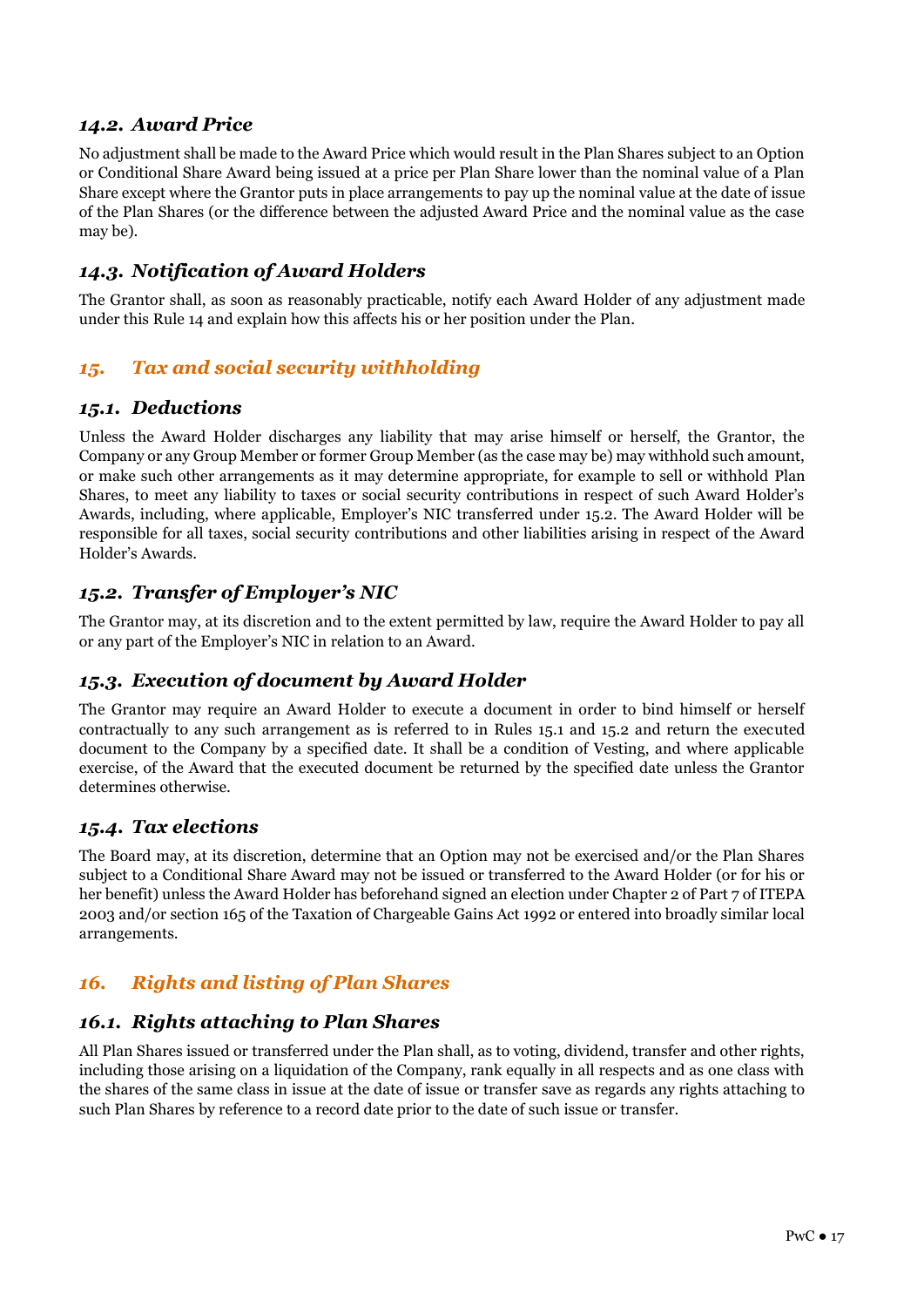# *16.2. Listing and admission to trading of Plan Shares*

If and so long as Plan Shares are listed on the Official List and traded on the London Stock Exchange or traded on the Alternative Investment Market of the London Stock Exchange, the Company will apply for the listing and/or admission to trading of any Plan Shares issued under the Plan as soon as reasonably practicable.

# *17. Relationship of the Plan to contract of employment*

#### *17.1. Contractual provisions*

Notwithstanding any other provision of the Plan:

- 1. the Plan shall not form part of any contract of employment between any Group Member and an Eligible Employee;
- 2. unless expressly so provided in his or her contract of employment, an Eligible Employee has no right to be granted an Award and the receipt of an Award in one year (and the calculation of the Award Price in a particular way) is no indication that the Award Holder will be granted any subsequent Awards (or that the calculations of the Award Price will be made in the same or a similar way);
- 3. the Plan does not entitle any Award Holder to the exercise of any discretion in his or her favour;
- 4. the benefit to an Eligible Employee of participation in the Plan (including, in particular but not by way of limitation, any Awards held by him or her) shall not form any part of his or her remuneration or count as his or her remuneration for any purpose and shall not be pensionable; and
- 5. if an Eligible Employee ceases to be in Relevant Employment for any reason, he or she shall not be entitled to compensation for the loss or diminution in value of any right or benefit or prospective right or benefit under the Plan (including, in particular but not by way of limitation, any Awards held by him or her which lapse by reason of his or her ceasing to be in Relevant Employment) whether by way of damages for unfair dismissal, wrongful dismissal, breach of contract or otherwise or anything analogous thereto in any jurisdiction.

#### *17.2. Deemed agreement*

By accepting the grant of an Award, an Award Holder is deemed to have agreed to the provisions of these Rules, including this Rule 17.

# *18. Administration of the Plan*

#### *18.1. Responsibility for administration*

The Board (and the Grantor, where appropriate) shall be responsible for, and shall have the conduct of, the administration of the Plan. The Board may from time to time make, amend or rescind regulations for the administration of the Plan provided that such regulations shall not be inconsistent with the Rules.

# *18.2. Board's decision final and binding*

The decision of the Board shall be final and binding in all matters relating to the Plan, including but not limited to the resolution of any dispute concerning, or any inconsistency or ambiguity in the Rules or any document used in connection with the Plan.

#### *18.3. Grantor to consult with the Board*

Where the Grantor is not the Company and has granted, or proposes to grant, an Award, the Grantor shall consult with, and take into account the wishes of, the Board before making any determination or exercising any power or discretion under the Plan.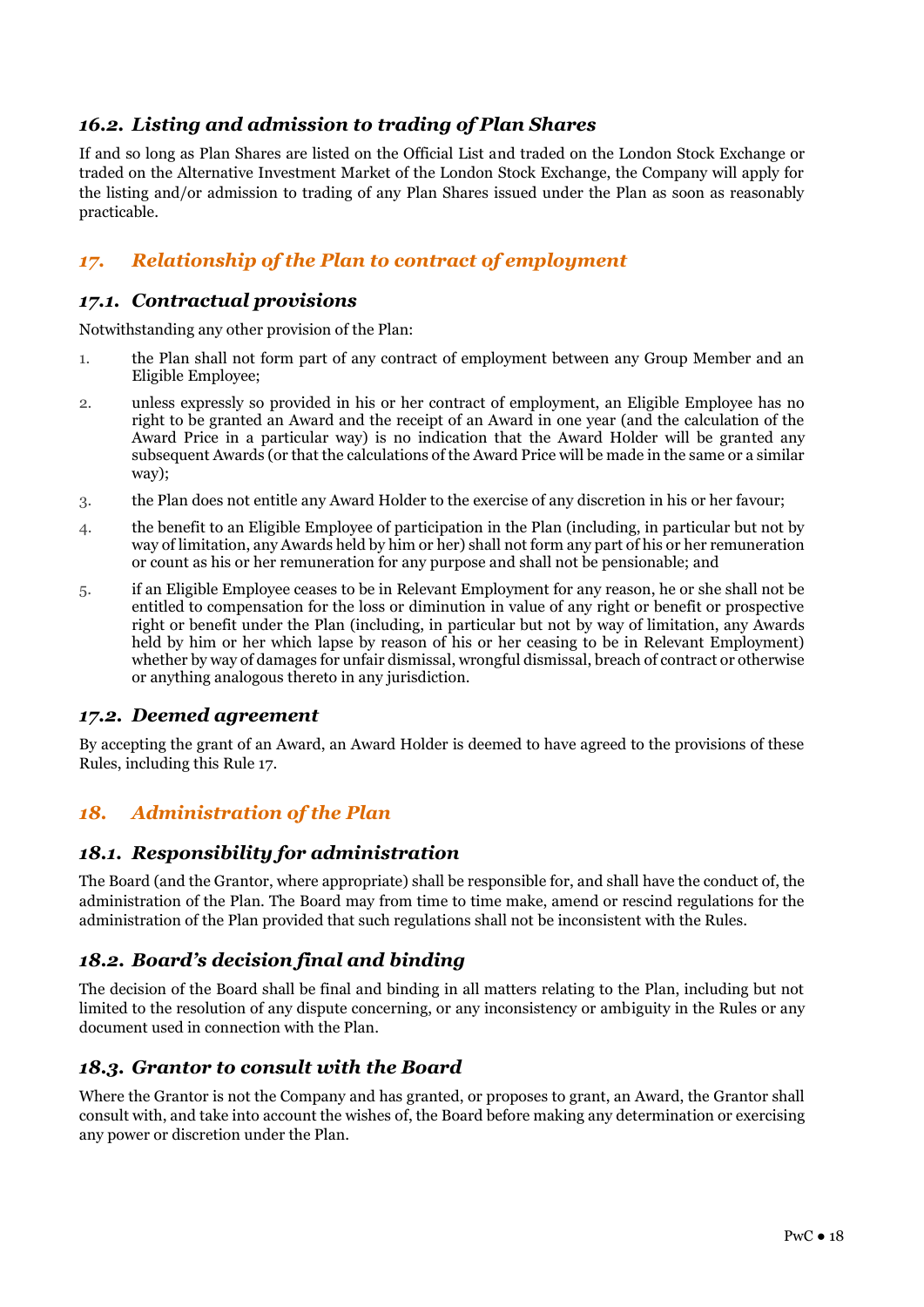# *18.4. Discretionary nature of Awards*

All Awards shall be granted entirely at the discretion of the Grantor and the form and structure of all Awards, including for the avoidance of doubt the application and testing of any Performance Target, shall be entirely at the discretion of the Grantor.

# *18.5. Provision of information*

An Award Holder and, where the Grantor is not the Company, the Grantor shall provide to the Company or any Group Member as soon as reasonably practicable such information as the Company reasonably requests for the purpose of complying with its obligations under section 421J of ITEPA 2003 or similar requirements of tax legislation in any relevant jurisdiction.

# *18.6. Cost of the Plan*

The cost of introducing and administering the Plan shall be met by the Company. The Company shall be entitled, if it wishes, to charge an appropriate part of such cost and/or the costs of an Award to a Subsidiary or the Grantor.

#### *18.7. Data protection*

- 1. For the purposes of operating the Plan, the Company's Employee Privacy Statement (**Privacy Statement**) will inform the Award Holder whether his or her personal data is processed under the EU's General Data Protection Regulation (2016/679) (or any successor or implementing laws) (the **GDPR**). Where processing of the Award Holder's personal data is subject to the GDPR, the basis for processing such data is set out in the Privacy Statement.
- 2. Where processing of the Award Holder's personal data is not subject to the GDPR, personal data will be processed under the Award Holder's consent. In such circumstances, the Award Holder gives their consent to the holding, processing and transfer of personal data in relation to the Award Holder by or to the Company, the Grantor, any Group Member, the Trustees, any third party broker, registrar or administrator or any future purchaser of the Company or relevant Group Member employing the Award Holder for all purposes relating to the operation of the Plan and this consent shall include transferring or processing personal data to a country or territory that may not provide the same statutory protection for the information as the Award Holder's home country.

# *18.8. Third party rights*

Nothing in these Rules confers any benefit, right or expectation on a person who is not an Award Holder. No such third party has any rights under the Contracts (Rights of Third Parties) Act 1999 to enforce any terms of these Rules.

# *19. Amendment of the Plan*

#### *19.1. Power to amend the Plan*

Subject to Rules 19.2 and 19.3, the Board may from time to time amend the Rules (including, for the purposes of establishing a sub-plan for the benefit of employees located overseas).

#### *19.2. Amendments to the Plan*

Without the prior approval of the Company in general meeting, an amendment may not be made for the benefit of existing or future Award Holders to the Rules relating to:

- 1. the basis for determining an Eligible Employee's entitlement (or otherwise) to be granted an Award and/or to acquire Plan Shares on the exercise of an Option and/or to become absolutely entitled to Plan Shares subject to a Conditional Share Award (as the case may be) under the Plan;
- 2. the persons to whom an Award may be granted;
- 3. the limit on the aggregate number of Plan Shares over which Awards may be granted;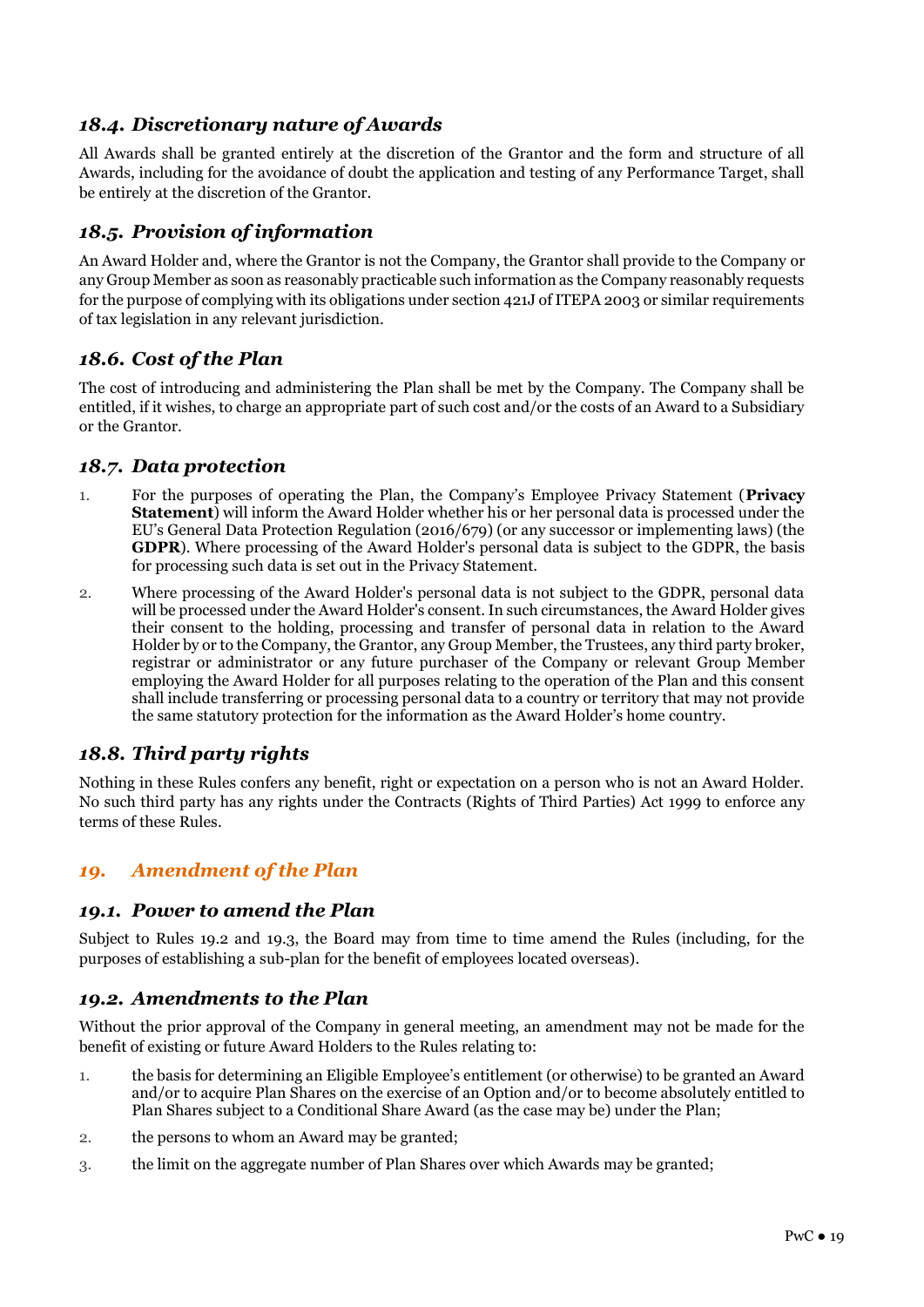- 4. the limit on the number of Plan Shares over which Awards may be granted to any one Eligible Employee;
- 5. the adjustment of Awards on a Reorganisation; or
- 6. this Rule 19.2,

except for:

- 7. an amendment which is of a minor nature and benefits the administration of the Plan; or
- 8. an amendment which is of a minor nature and is necessary or desirable in order to take account of a change of legislation or to obtain or maintain favourable tax, exchange control or regulatory treatment for participants in the Plan, the Company or some other Group Member.

# *19.3. Rights of existing Award Holders*

An amendment may not materially adversely affect the rights of an existing Award Holder except:

- 1. where the amendment is made to take account of any matter or circumstance which the Board reasonably considers is a legal or regulatory requirement which the Board reasonably considers is relevant and requires an amendment to be made in order for any Group Member to comply with such requirement; or
- 2. where the Award Holder affected by the change has been notified of such amendment and the majority of Award Holders affected by the change who have responded to such notification have approved the amendment.

# *20. Notices*

#### *20.1. Notice by the Grantor*

Save as provided for by law, any notice, document or other communication given by, or on behalf of, the Grantor or to any person in connection with the Plan shall be deemed to have been duly given if delivered to him or her at his or her place of work, if he or she is in Relevant Employment, if sent by e-mail to such email address as may be specified by him or her from time to time or, in the case of an Award Holder who remains in Relevant Employment, to such e-mail address as is allocated to him or her by any Group Member, or sent through the post in a pre-paid envelope to the postal address last known to the Company to be his or her address and, if so sent, shall be deemed to have been duly given on the date of posting.

#### *20.2. Deceased Award Holders*

Save as provided for by law, any notice, document or other communication so sent to an Award Holder shall be deemed to have been duly given notwithstanding that such Award Holder is then deceased (and whether or not the Company has notice of his or her death) except where his or her personal representatives have established title to the satisfaction of the Company and supplied to the Company an e-mail or postal address to which notices, documents and other communications are to be sent.

# *20.3. Notice to the Grantor*

Save as provided for by law any notice, document or other communication given to the Grantor (or any relevant person appointed by the Grantor) in connection with the Plan shall be delivered by hand or sent by email, fax or post to the Company Secretary (or any relevant person appointed by the Grantor) at the Company's registered office (or such other e-mail or postal address as may from time to time be notified to Award Holders) but shall not in any event be duly given unless it is actually received at the registered office or such e-mail or postal address.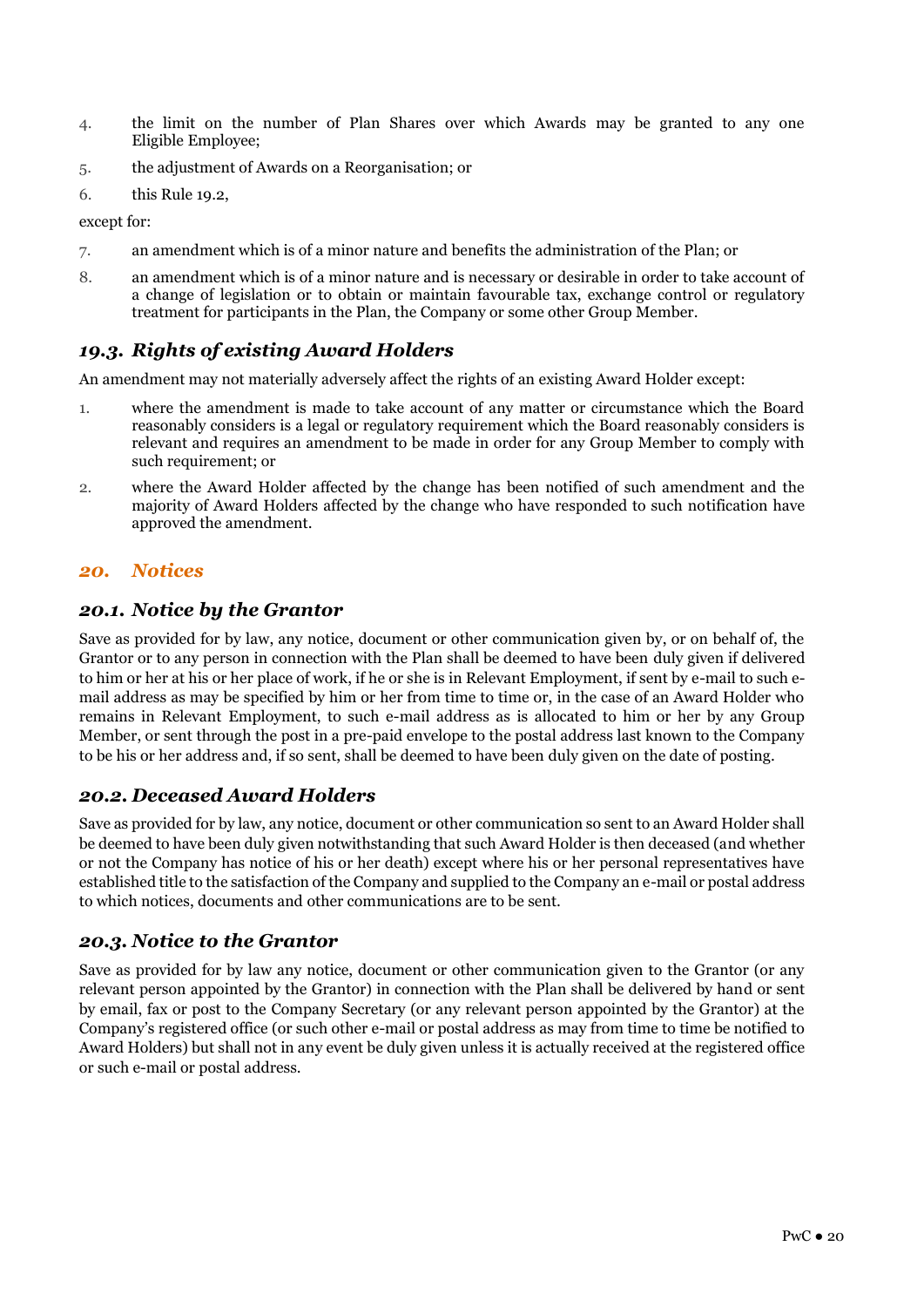# *21. Governing law and jurisdiction*

#### *21.1. Plan governed by English law*

The formation, existence, construction, performance, validity and all aspects whatsoever of the Plan, any term of the Plan and any Award granted under it shall be governed by English law.

#### *21.2. English courts to have jurisdiction*

The English courts shall have jurisdiction to settle any dispute which may arise out of, or in connection with, the Plan.

# *21.3. Jurisdiction agreement for benefit of the Company*

The jurisdiction agreement contained in this Rule 21 is made for the benefit of the Company only, which accordingly retains the right to bring proceedings in any other court of competent jurisdiction.

#### *21.4. Award Holder deemed to submit to such jurisdiction*

By accepting the grant of an Award, an Award Holder is deemed to have agreed to submit to such jurisdiction.

#### *22. Interpretation*

#### *22.1. Definitions*

In this Plan, unless the context otherwise requires, the following words and expressions have the following meanings:

**Acting In Concert** has the meaning given to that expression in The City Code on Takeovers and Mergers in its present form or as amended from time to time;

**Award** means an Option or Conditional Share Award granted under the Plan;

**Award Certificate** means a statement in a form, which may include an electronic form, determined by the Company setting out details of an Award which is an Option or a Conditional Share Award determined in accordance with Rule 1.4;

**Award Date** means the date on which an Award is granted in accordance with Rule 1.3;

**Award Holder** means an individual who holds an Award or, where the context permits, his or her legal personal representatives. Where relevant, Award Holder(s) shall include reference to former Award Holder(s);

**Award Price** means the amount (if any), expressed either as an amount per Plan Share or a total amount, payable in respect of the exercise of an Option 0r Vesting of a Conditional Share Award, determined in accordance with Rule 4;

**Board** means, subject to Rule 11.7, the board of directors of the Company or a duly authorised committee of it or a person duly authorised by the board of directors of the Company or such committee;

**Buy-Out Award** means an Award granted to an individual which replaces elements of remuneration forfeited by the individual on leaving a previous employment in order to take up employment with a Group Member;

**Company** means Provident Financial plc incorporated in England and Wales with company number 00668987;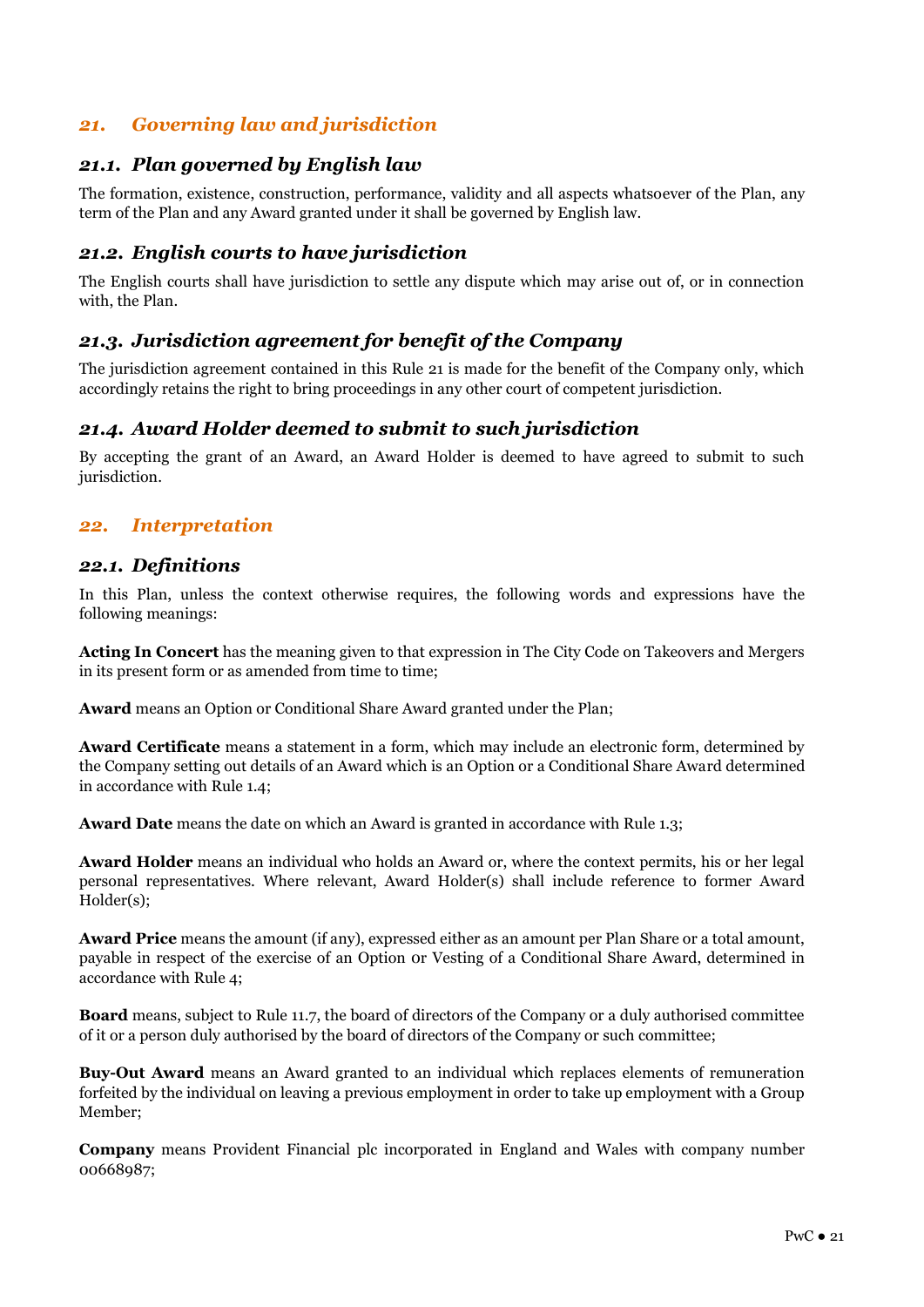**Conditional Share Award** means a conditional right under the Plan to acquire Plan Shares or a cash payment pursuant to Rule 8.8 (Net or cash settling);

**Control** has the meaning given to it by section 995 of ITA 2007;

**Dealing Day** means any day on which the London Stock Exchange is open for the transaction of business;

**Dealing Restrictions** means any restrictions imposed by legislation, regulation or any other code or guidance on share dealing with which the Company seeks to comply;

**Directors' Remuneration Policy** has the meaning given to it by section 422A(6) of the Companies Act 2006;

**Eligible Employee** means an individual who at the Award Date is an employee of a Group Member;

**Employees' Share Scheme** has the meaning set out in section 1166 of the Companies Act 2006;

**Employer's NIC** means employer's secondary class 1 National Insurance contributions liability or any local equivalent;

**Exercise Period** means the period set by the Board on the Award Date during which an Option may be exercised, ending no later than the 10th anniversary of the Award Date;

**Financial Conduct Authority** means the "competent authority" as that expression is defined in Part VI of the Financial Services and Markets Act 2000;

**Gain** means the difference between (i) the Market Value of a Plan Share on the date of exercise of an Option and (ii) the Award Price, multiplied by the number of Plan Shares in respect of which the Option is being exercised;

#### **Grantor** means:

- 1. in relation to an Award granted by the Company, the Board;
- 2. in relation to an Award granted by the Trustees, the Trustees; and
- 3. in relation to an Award granted by any other person which the Board authorises to grant an Award, that person;

**Group** means the Company and its Subsidiaries from time to time and **Group Member** shall be interpreted accordingly;

**HMRC** means Her Majesty's Revenue & Customs;

**Holding Period** means the period (if any) specified under paragraph 9 of Rule 1.4 (commencing from the date of Vesting of the relevant Award) during which the restrictions contained in Rule 9 apply;

**ITA 2007** means the Income Tax Act 2007;

**ITEPA 2003** means the Income Tax (Earnings and Pensions) Act 2003;

**London Stock Exchange** means the London Stock Exchange plc or any successor body;

**Market Value** on any day means:

1. if at the relevant time Plan Shares are listed on the Official List (or on any other recognised stock exchange within the meaning of section 1005 of ITA 2007 or the Alternative Investment Market of the London Stock Exchange), the closing middle market quotation (as derived from the Daily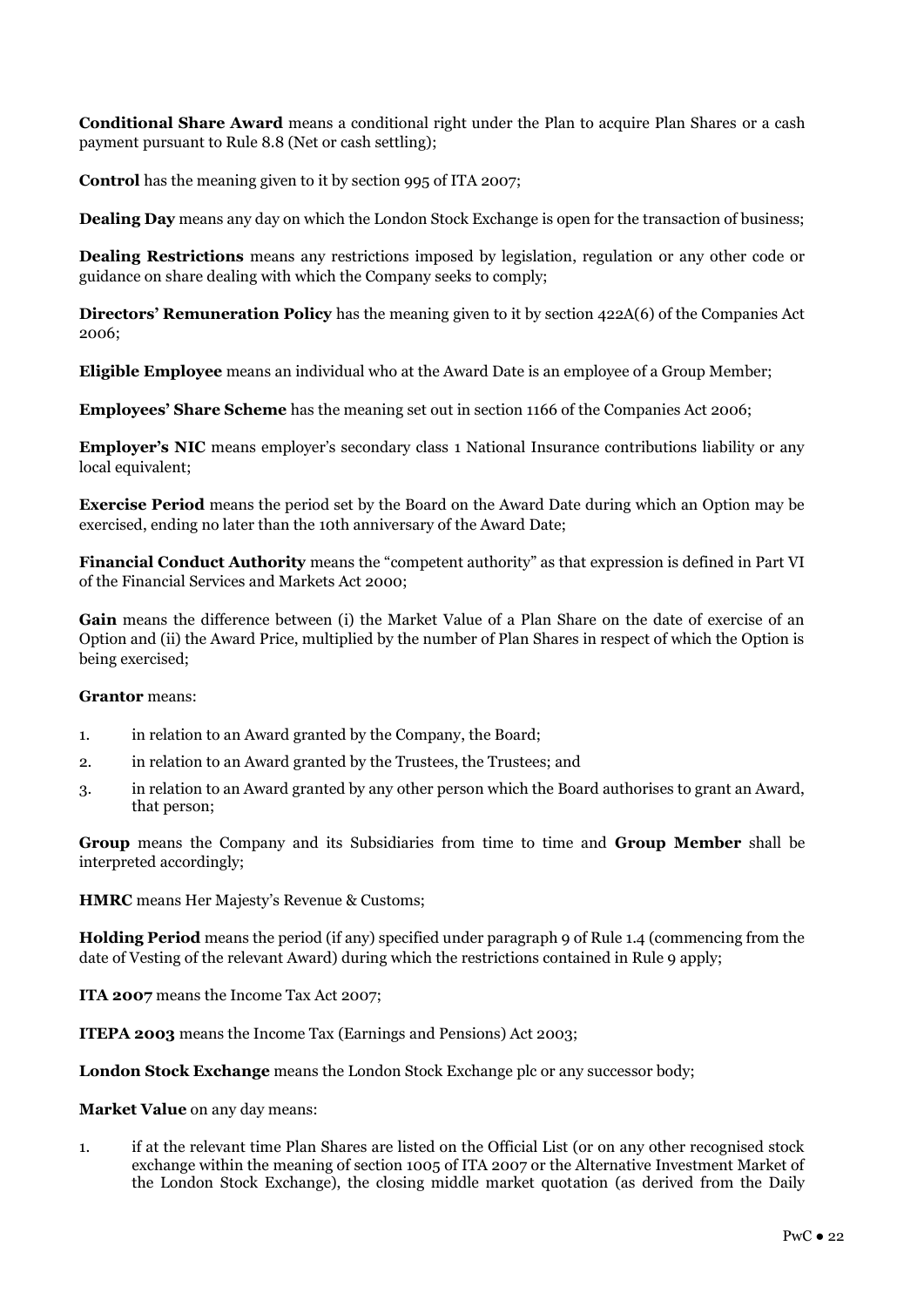Official List of the London Stock Exchange or the equivalent list or record for the recognised stock exchange on which the Plan Shares are listed) or, if the Board so decides, the closing price on the preceding Dealing Day; or

2. where Plan Shares are not so listed, the market value of a Plan Share calculated as described in the Taxation of Chargeable Gains Act 1992;

**Official List** means the list maintained by the Financial Conduct Authority in accordance with section 74(1) of the Financial Services and Markets Act 2000 for the purposes of Part VI of that Act;

**Option** means a right to acquire Plan Shares granted under the Plan or a cash payment pursuant to Rule 8.8 (Net or cash settling);

**Performance Target** means a performance target imposed as a condition of the Vesting of an Award under Rule 5.1 and as substituted or varied in accordance with Rule 5.3;

**Plan** means the Provident Financial 2020 Restricted Share Plan as amended from time to time;

**Plan Shares** means ordinary shares in the capital of the Company (or any shares representing them);

**Regulatory Information Service** means a service that is approved by the Financial Conduct Authority on meeting the Primary Information Provider criteria and is on the list of Regulatory Information Services maintained by the Financial Conduct Authority (or any overseas equivalent);

**Relevant Employment** means employment with any Group Member;

**Reorganisation** means any variation in the share capital of the Company, including but without limitation a capitalisation issue, rights issue, demerger or other distribution, a special dividend or distribution, rights offer or bonus issue and a sub-division, consolidation or reduction in the capital of the Company;

**Rules** mean the rules of the Plan;

**Subsidiary** has the meaning set out in section 1159 of the Companies Act 2006;

**Trustees** means the trustees of any trust created by a Group Member which, when taken together with the Plan, constitutes an Employees' Share Scheme;

**Vest** means:

- 1. in relation to an Option, the Award Holder becoming entitled to exercise the Option; and
- 2. in relation to a Conditional Share Award, the Award Holder becoming entitled to have the Plan Shares issued or transferred to him or her (or to a nominee specified or permitted by the Company) or to receive a cash payment pursuant to Rule 8.8 (Net and Cash Settling);

and **Vesting** and **Vested** shall be construed accordingly; and

**Vesting Period** means the period from the Award Date to the normal date of Vesting.

# *1.2. Interpretation*

In the Plan, unless otherwise specified:

- 1. save as provided for by law a reference to writing includes any mode of reproducing words in a legible form and reduced to paper or electronic format or communication including, for the avoidance of doubt, correspondence via e-mail; and
- 2. the Interpretation Act 1978 applies to the Plan in the same way as it applies to an enactment.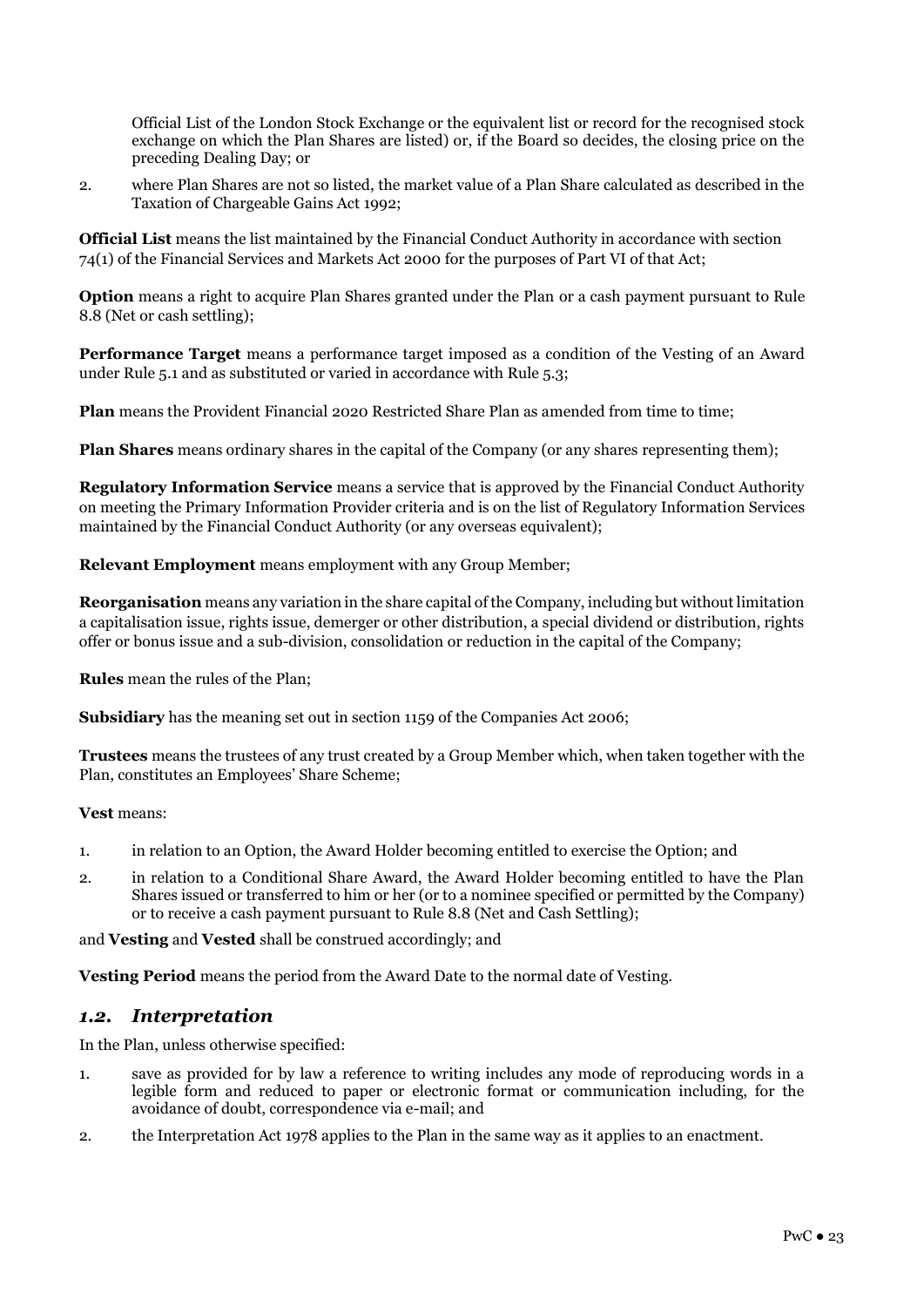# Schedule A *: United Kingdom – CSOP Options*

The Grantor may designate any Option as a CSOP Option (**CSOP Option**) on the Award Date. If the Grantor does so, the provisions of the Rules relating to Options will apply to the CSOP Option, subject to this Schedule A. The Rules as amended by this Schedule A shall apply only to CSOP Options granted under this Schedule A and references in the Rules to Conditional Share Awards and Restricted Shares shall not apply to this Schedule A.

The purpose of Schedule A is to provide, in accordance with Schedule 4 of ITEPA 2003 (**Schedule 4**), benefits to employees and directors in the form of CSOP Options. The CSOP Options granted under this Schedule A are intended to meet the requirements of Schedule 4. In order for a CSOP Option to meet the requirements of Schedule 4, the Company must notify the Plan to HMRC by 6 July of the Tax Year following the Award Date to the extent not already notified.

#### *A.1. Definitions*

For the purposes of this Schedule A, the following words and expressions have the following meanings:

**Award** means a CSOP Option;

**Constituent Company** has the meaning in paragraph 3(3) of Schedule 4;

**Market Value** on any day means:

- 1. if at the relevant time Plan Shares are listed on the Official List (or any other recognised stock exchange within the meaning of section 1005 ITA 2007), the closing middle market quotation (as derived from the Daily Official List of the London Stock Exchange or the equivalent list or record for the recognised stock exchange on which the Plan Shares are listed) on the preceding Dealing Day; or
- 2. where Plan Shares are not so listed, including where the Plan Shares are listed on the Alternative Investment Market of the London Stock Exchange, the market value of a Plan Share determined as described in the Taxation of Chargeable Gains Act 1992 and as agreed in advance with HMRC;

and in either case, if shares are subject to a Restriction, their Market Value applicable on the date of the grant of the relevant option is to be determined as if they were not subject to a Restriction;

**Restriction** has the meaning given in paragraph 36(3) of Schedule 4;

**Schedule 4 CSOP** is a plan under which any CSOP options granted are intended to meet the requirements of Schedule 4; and

**Tax Year** is a calendar year commencing on 6 April.

In the event of any conflict between the provisions of this Schedule A and the Rules, this Schedule A shall take precedence.

# *A.2. Grant of CSOP Options and eligibility to be granted CSOP Options*

The Grantor may on an Award Date grant a CSOP Option to such Eligible Employees as it may in its absolute discretion determine except that CSOP Options may not be granted under this Schedule A to anybody who is:

- 1. excluded from participation because of paragraph 9 of Schedule 4 (material interest provisions);
- 2. a director who is required to work less than 25 hours a week (excluding meal breaks) for any Constituent Companies; or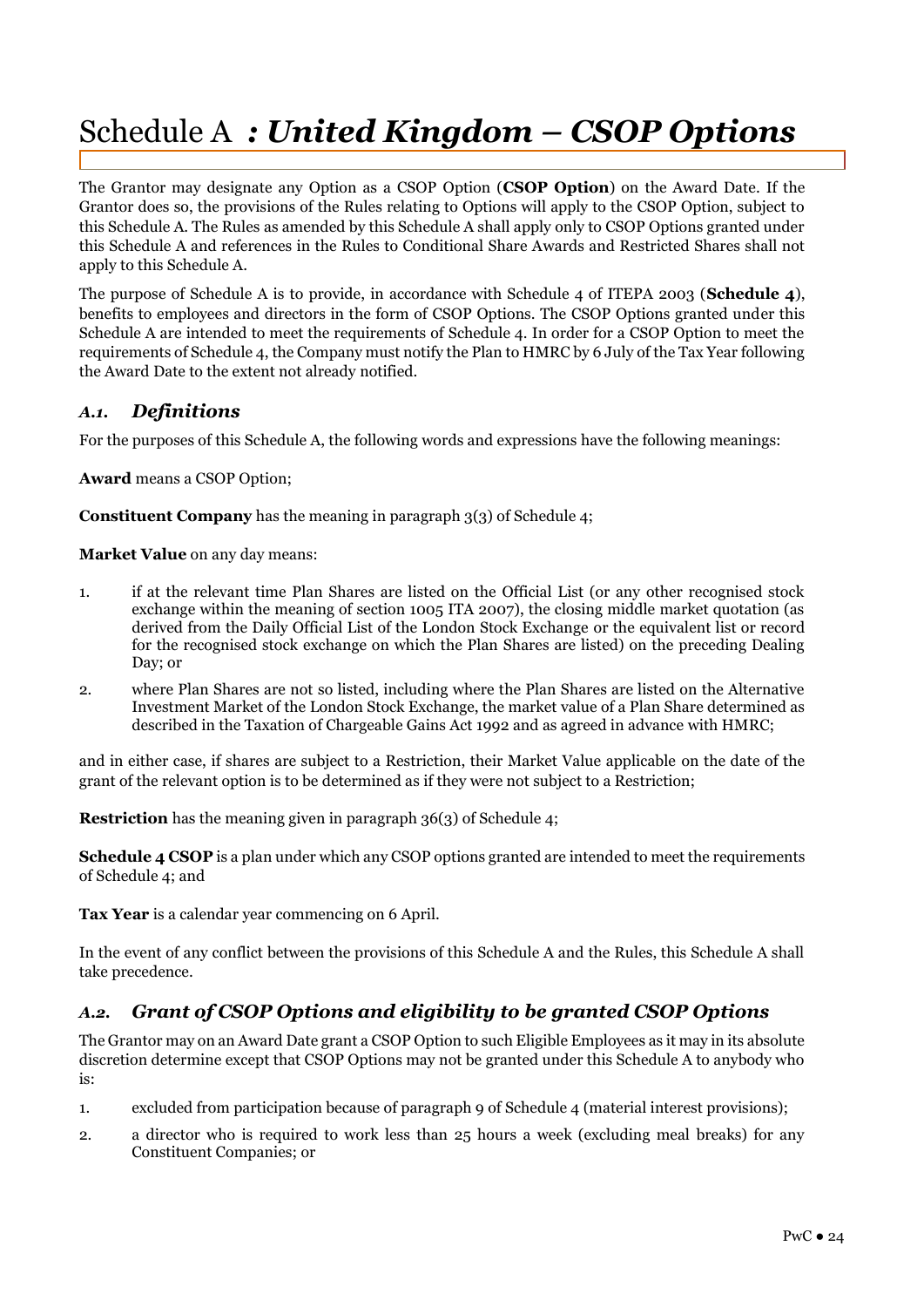3. not an employee or director of the Company or a Subsidiary which has been nominated by the Board as a Constituent Company.

The Board will nominate Constituent Companies for the purposes of this Schedule A.

# *A.3. General requirements as to the terms of the CSOP Option*

The following terms (in addition to the items specified in Rule 1.4) must be stated at the time of grant of the CSOP Option as required by paragraph 21A of Schedule 4 for a CSOP Option:

- 1. the Award Price, being the price at which Plan Shares may be acquired by the exercise of the CSOP Option;
- 2. the number and description of the Plan Shares which may be acquired by the exercise of the CSOP Option;
- 3. whether or not the Plan Shares which may be acquired by the exercise of the CSOP Option may be subject to any Restriction and, if so, the details of the Restriction;
- 4. the times at which the CSOP Option may be exercised (in whole or in part); and
- 5. the circumstances under which the CSOP Option will lapse or be cancelled (in whole or in part), including any conditions to which the exercise of the CSOP Option is subject (in whole or in part).

These terms may be varied after the grant of the CSOP Option, but only to the extent permitted by paragraph 21A of Schedule 4.

As soon as practicable after the grant of a CSOP Option, the Grantor shall notify the relevant Award Holder of the matters set out in paragraph 21A of Schedule 4.

# *A.4. CSOP Options: reporting requirements*

The Company shall give notice in the form specified by paragraphs 28A and 28B of Schedule 4 to HMRC including that CSOP Options granted under this Schedule A meet the requirements set out in parts 2 to 6 of Schedule 4 and make any declaration in relation to amendments to key features (as defined in paragraph 28B(8) of Schedule 4) or variations under paragraph 22(3) of Schedule 4 to confirm that the requirements of Parts 2 to 6 of Schedule 4 continue to be met.

CSOP Options granted in a Tax Year in advance of notification of the Plan to HMRC in accordance with paragraph 28A of Schedule 4 will only fall within the provisions of the CSOP code (as defined under section 521(3) ITEPA 2003) if the Company notifies the Plan to HMRC by 6 July of the following Tax Year.

# *A.5. Plan Shares subject to a CSOP Option*

The definition of "Plan Shares" is modified to mean "ordinary shares in the capital of the Company which satisfy the conditions in paragraphs 16 to 20 of Schedule 4".

The Plan Shares subject to a CSOP Option must satisfy paragraphs 16 to 20 of Schedule 4 at the Award Date and the exercise date. If any Plan Shares cease to satisfy paragraphs 16 to 20 of Schedule 4 after the Award Date then subject to paragraph 25A(7B), the CSOP Option shall cease to be treated as granted or held in accordance with Schedule 4 but the Option will continue in effect.

# *A.6. Award Price*

The Award Price of a CSOP Option will be not less than the Market Value of a Plan Share on the Award Date or such earlier other date as HMRC may agree in advance. Where Plan Shares are not admitted to the Official List or are not listed on another recognised stock exchange then the Market Value shall be agreed in advance with HMRC.

# *A.7. HMRC limit*

The Grantor must not grant a CSOP Option to an Eligible Employee which would cause the aggregate Market Value of: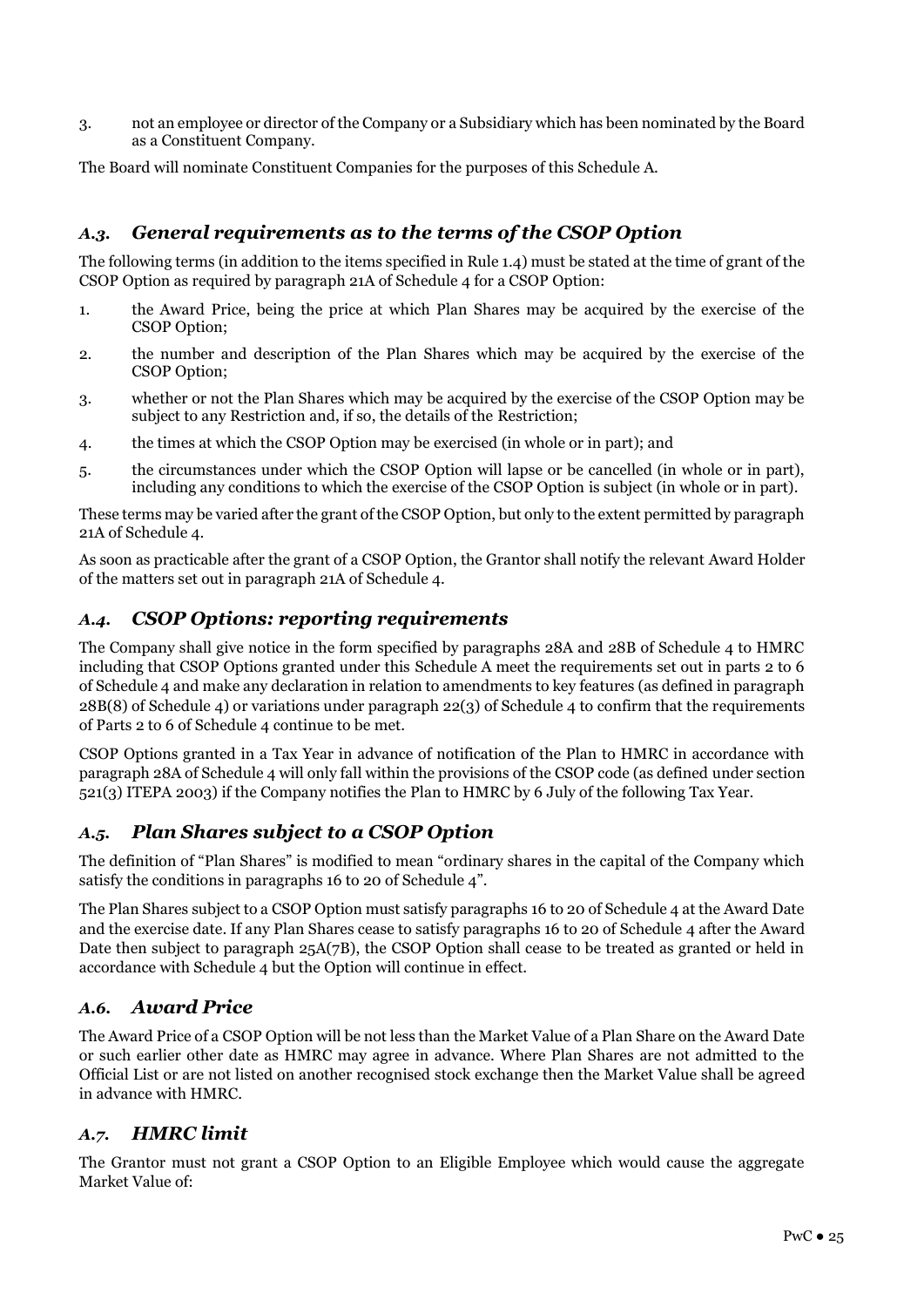- 1. the Plan Shares subject to that CSOP Option; and
- 2. the Plan Shares which he may acquire on exercising other CSOP Options; and
- 3. the shares which he may acquire on exercising his options under any other Schedule 4 CSOP established by the Company or by any of its associated companies (as defined in paragraph 35 of Schedule 4),
- to exceed the amount permitted under paragraph 6(1) of Schedule 4 (as at the date on which the Plan was adopted, £30,000).

For the purpose of this limit shares subject to an option which has been exercised, lapsed or renounced shall be disregarded

If the grant of a CSOP Option would cause this limit to be exceeded, such CSOP Option shall take effect as an Option over the maximum number of Plan Shares which does not cause the limit to be exceeded.

The Grantor must not grant a CSOP Option to an Eligible Employee without his prior agreement in writing if the result of granting the CSOP Option would be that a disqualifying event under section 536(1)(c) of ITEPA 2003 would arise in relation to any Enterprise Management Incentive options held by him.

For the purposes of options to which paragraph 3 of this Rule A.7 applies, in relation to shares under such options which are not Plan Shares, references in the definition of Market Value to Plan Shares shall be read as the shares to which those options apply.

# *A.8. Plan Shares subject to a Restriction*

If the Plan Shares subject to a CSOP Option are subject to a Restriction, then for the purposes of Rules A.6, A.7, A.9 and A.15, the Market Value of those Plan Shares shall be determined as if they were not subject to the Restriction.

# *A.9. Variations in share capital, demergers and special distributions*

- 1. Adjustments may not be made to CSOP Options under Rule 14 (Adjustment of Awards on Reorganisation) where there is a demerger (in whatever form), an exempt distribution by virtue of Chapter 5 or Part 23 of the Corporation Tax Act 2010 or a special dividend or any other distribution.
- 2. Any adjustment of CSOP Options under Rule 14.1 in accordance with paragraph 22(3) of Schedule 4 shall only be permitted to the extent that the total Market Value of the Plan Shares which may be acquired by the exercise of the adjusted CSOP Option and the total price at which those Plan Shares may be acquired are substantially the same as immediately before the Reorganisation.
- 3. Nothing in this Rule A.9 shall authorise any adjustment which would result in the requirements of Schedule 4 not being met in relation to a CSOP Option.

# *A.10. Restrictions on exercise of a CSOP Option*

An Award Holder may not exercise a CSOP Option while he is excluded from participation under paragraph 9 of Schedule 4 (material interest provisions).

# *A.11. Discretion on exercise and lapse of CSOP Options*

Rule 10 (Vesting of Awards (and exercise of Options) in special circumstances) shall take effect on the basis that the proportion of the Awards which shall Vest will be determined by the Board taking into account any Performance Target and/or any other conditions imposed under Rule 5.1, and the number of Plan Shares will be reduced pro rata to reflect the number of whole months from the Award Date until cessation as a proportion of the original Vesting period.

If any discretion is exercised under Rules 10 (Vesting of Awards (and exercise of Options) in special circumstances) or 11 (Takeover and other corporate events) in relation to a CSOP Option, it must be exercised fairly and reasonably.

# *A.12. Exercise of CSOP Options following death*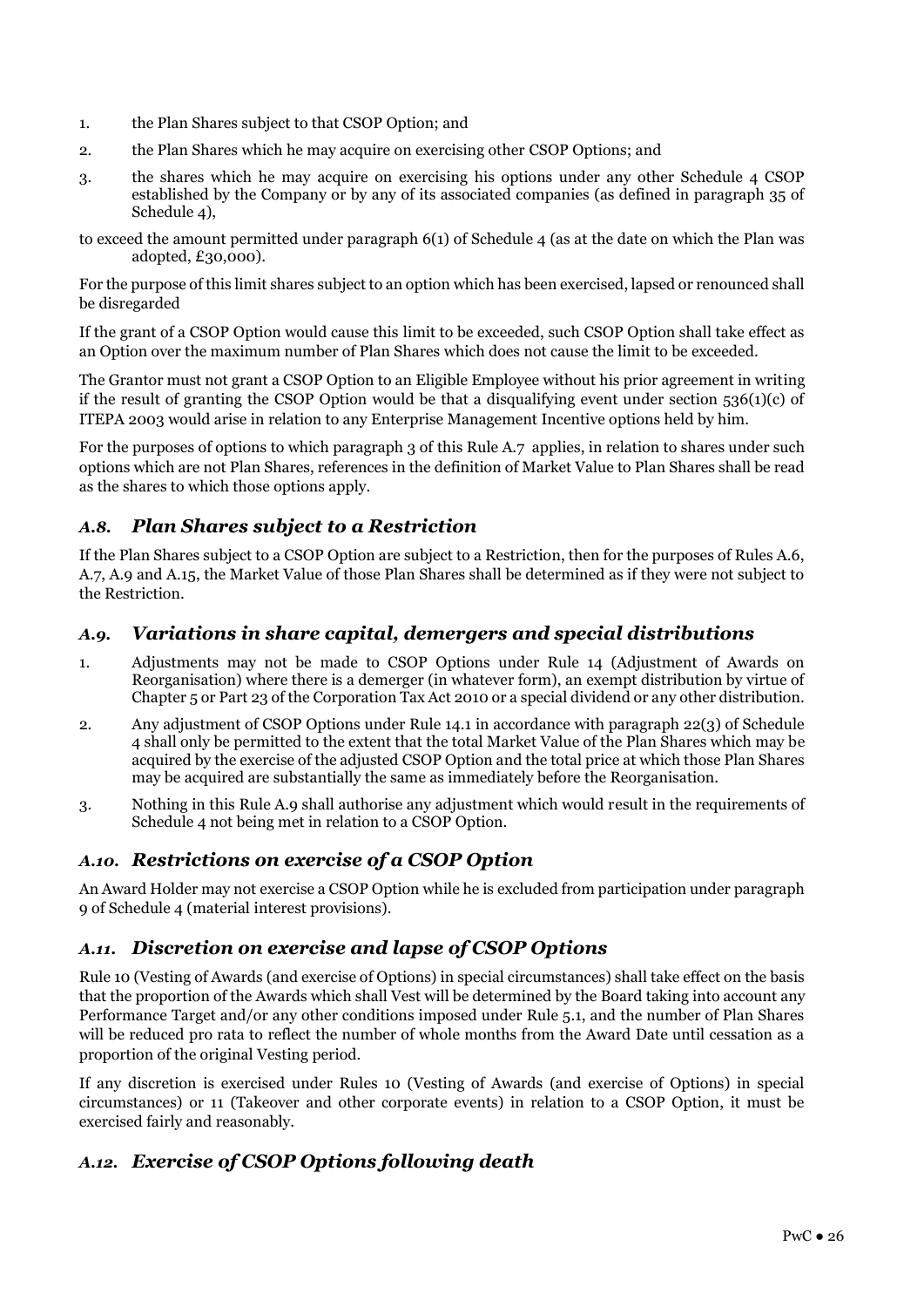Except in the case of a voluntary winding-up of the Company, where the period for exercise of a CSOP Option shall be as provided for under Rule 11.4 if less than 12 months following death, and notwithstanding any other provision of the Plan, if a CSOP Option has become exercisable under Rule 10.1, the CSOP Option can be exercised at any time up to and including the first anniversary of the date of death regardless of any other CSOP Option exercise provision in the Plan.

# *A.13. Exercise of CSOP Options in special circumstances*

Notwithstanding Rule 10.2, if a holder of a CSOP Option ceases to be in employment with a Constituent Company by reason of:

- 1. injury or disability;
- 2. redundancy within the meaning of the Employment Rights Act 1996;
- 3. retirement by agreement with the company by which he is employed;
- 4. a relevant transfer to a company outside the Group within the meaning of the Transfer of Undertakings (Protection of Employment) Regulations 2006;
- 5. the Group Member in which he holds office or employment ceases to be a Constituent Company by reason that it ceases to be under the Control of the Company; or
- 6. any other circumstances if the Board decides in any particular case,

any CSOP Option held by him which has not Vested will continue until the normal time of Vesting. Alternatively, the Board may decide that the CSOP Option will Vest immediately.

A proportion of his or her CSOP Option shall Vest. The proportion of the CSOP Option which shall Vest shall be determined in accordance with Rule 10.2. Any discretion as to whether and the extent to which a CSOP Option shall Vest shall be exercised in a fair and reasonable manner.

#### *A.14. Takeover, compulsory acquisition, scheme of arrangement or winding-up of the Company*

- 1. Subject to the remainder of this Rule A.14.1 and to Rule A.15, an Option can be exercised as a CSOP Option in accordance with Rule 11.1 where:
	- a. the offer falls within paragraph 25A(3) to (5) of Schedule 4; and
	- b. the CSOP Option is exercised within 6 months of the appropriate relevant date as set out in paragraph 25A(2) of Schedule 4.
- Where the Board shall determine it is likely that a person will obtain Control of the Company and the Board passes a resolution to that effect, in the circumstances contemplated by Rule 11.1 and paragraph 25A(3) to (5) of Schedule 4, the CSOP Option may be exercised during the period of 20 days ending with the day on which the person obtains such Control of the Company and the CSOP Option shall be treated as if it was exercised in accordance with Rule 11.1 and paragraph 25A(3) to (5) of Schedule 4. If a CSOP Option is exercised in reliance of this Rule A.14.1 and in anticipation of the events referred to in Rule 11.1, but the person does not obtain Control of the Company during the period of 20 days beginning with the date on which the CSOP Option is exercised, the exercise of the CSOP Option is to be treated as having had no effect.
- Subject to the above, if in consequence of a person obtaining Control of the Company within Rule 11.1 and paragraph 25A(3) to (5) of Schedule 4, the Plan Shares to which the CSOP Option relates no longer meet the requirements of Part 4 of Schedule 4, the CSOP Option may be exercised no later than 20 days after the day on which the person obtains Control of the Company, as referred to in Rule 11.1 and paragraph 25A(3) to (5) of Schedule 4, notwithstanding that the Plan Shares no longer meet the requirements of Part 4 of Schedule 4.
- 2. Subject to the remainder of this Rule A.14.2 and to Rule A.15, an Option can be exercised as a CSOP Option in accordance with Rule 11.2 where:
	- a. the compulsory acquisition of the Plan Shares falls within paragraph 25A(7) of Schedule 4; and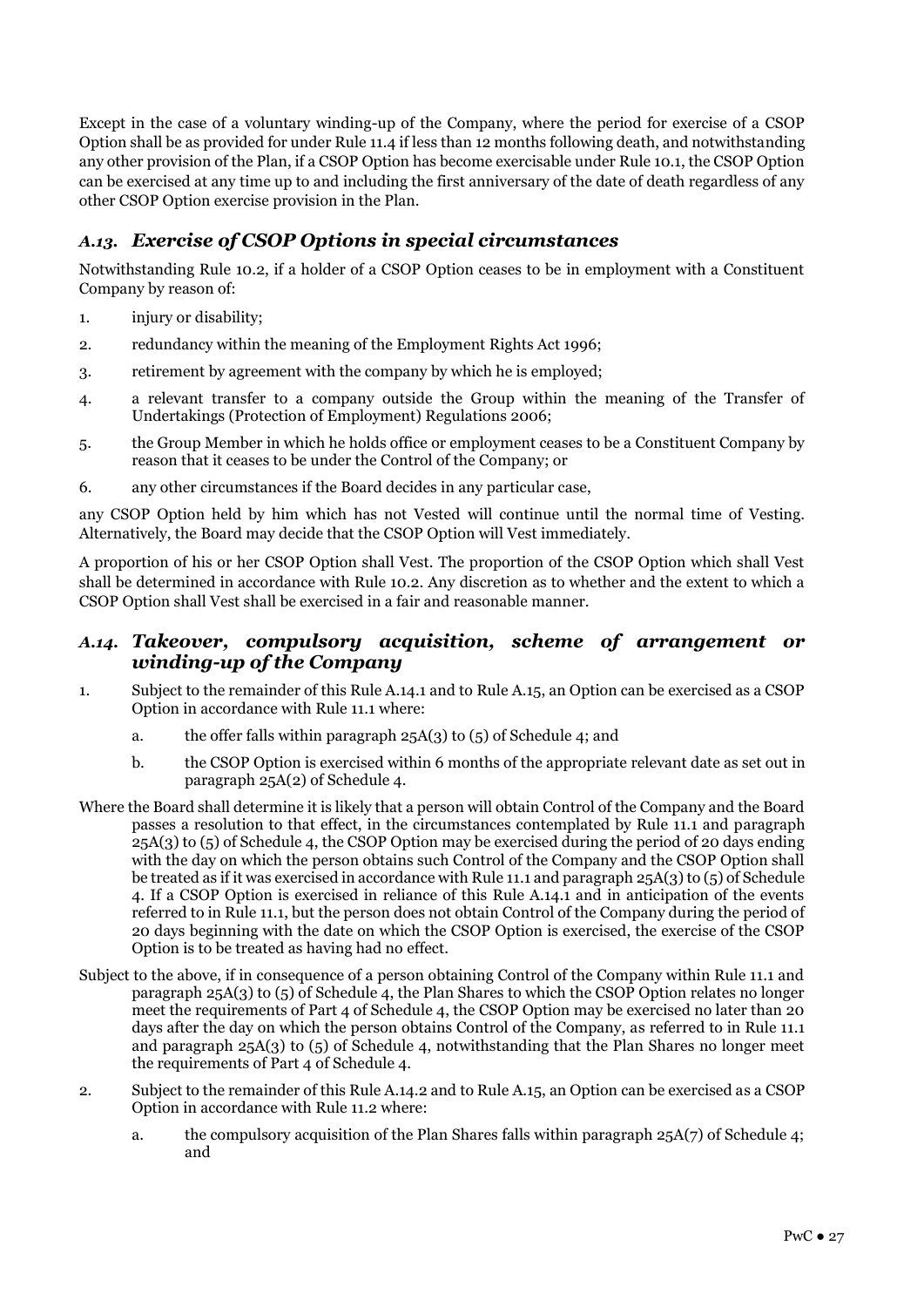- b. the CSOP Option is exercised within the period as set out in paragraph  $25A(7)$  of Schedule 4.
- Where the Board shall determine that it is likely that a person will become bound or entitled to acquire shares in the Company in the circumstances contemplated by Rule 11.2 and paragraph 25A(7) of Schedule 4 and the Board passes a resolution to that effect, the CSOP Option may be exercised during the period of 20 days ending with the day on which the person becomes bound or entitled to acquire shares in the Company within Rule 11.2 and paragraph 25A(7) of Schedule 4 and the CSOP Option shall be treated as if it was exercised in accordance with Rule 11.2. If a CSOP Option is exercised in reliance of this Rule A.14.2 and in anticipation of a person becoming bound or entitled to acquire shares within Rule 11.2 and paragraph  $25A(7)$  of Schedule 4 and that person does not become so bound or entitled to acquire shares in the Company by the end of the period of 20 days beginning with the date on which the CSOP Option is exercised, the exercise of the CSOP Option is to be treated as having had no effect.
- Subject to the above, if in consequence of a person who is entitled or bound to acquire shares in the Company within Rule 11.2 and paragraph 25A(7) of Schedule 4, the Plan Shares to which the CSOP Option relates no longer meet the requirements of Part 4 of Schedule 4, the CSOP Option may be exercised no later than 20 days after the day on which the person obtains Control of the Company, notwithstanding that the Plan Shares no longer meet the requirements of Part 4 of Schedule 4.
- 3. Subject to the remainder of this Rule A.14.3, an Option can be exercised as a CSOP Option in accordance with Rule 11.3 where:
	- a. the compromise or arrangement falls within paragraph 25A(6) of Schedule 4; and
	- b. the CSOP Option is exercised within 6 months of the relevant date as set out in paragraph 25A(6) of Schedule 4.
- Where the Board shall determine that it is likely that the court will sanction a compromise or arrangement within Rule 11.3 and paragraph 25A(6) of Schedule 4 and the Board passes a resolution to that effect, the CSOP Option may be exercised during the period of 20 days ending with the day on which the court sanctions such a compromise or arrangement and the CSOP Option shall be treated as if it was exercised in accordance with Rule 11.3. If a CSOP Option is exercised in reliance of this Rule A.14.3 and in anticipation of the events referred to in Rule 11.3 and paragraph 25A(6) of Schedule 4, but the court does not sanction the compromise or arrangement within Rule 11.3 during the period of 20 days beginning with the date on which the CSOP Option is exercised, the exercise of the CSOP Option is to be treated as having had no effect.
- Subject to the above, if in consequence of a person obtaining Control of the Company as a result of a compromise or arrangement sanctioned by the court within Rule 11.3, the Plan Shares to which the CSOP Option relates no longer meet the requirements of Part 4 of Schedule 4, the CSOP Option may be exercised no later than 20 days after the day on which a person obtains Control of the Company as a result of a compromise or arrangement sanctioned by the court, notwithstanding that the Plan Shares no longer meet the requirements of Part 4 of Schedule 4.

# *A.15. Exchange of CSOP Options*

Paragraph b of Rule 12.1.2 shall not apply to CSOP Options.

If the person which obtains Control of the Company under Rule 11 is a company of which the ordinary shares are held in substantially the same proportions by substantially the same persons who previously held the Company's ordinary shares, then the Board may determine that Rule 11 shall not apply. Instead, if that person makes an offer to exchange the Award for a new Award which meets the requirements set out below, any CSOP Options that are not exchanged within the period referred to in paragraph 26 of Schedule 4 shall lapse forthwith at the end of that period.

CSOP Options can only be exchanged, as described in Rule 12.2 (Terms of exchange), if the Acquiring Company:

- 1. obtains Control of the Company as a result of making a general offer to acquire:
- 2. the whole of the issued ordinary share capital of the Company (other than that which is already owned by it and its subsidiary or holding company) made on a condition such that, if satisfied, the Acquiring Company will have Control of the Company; or